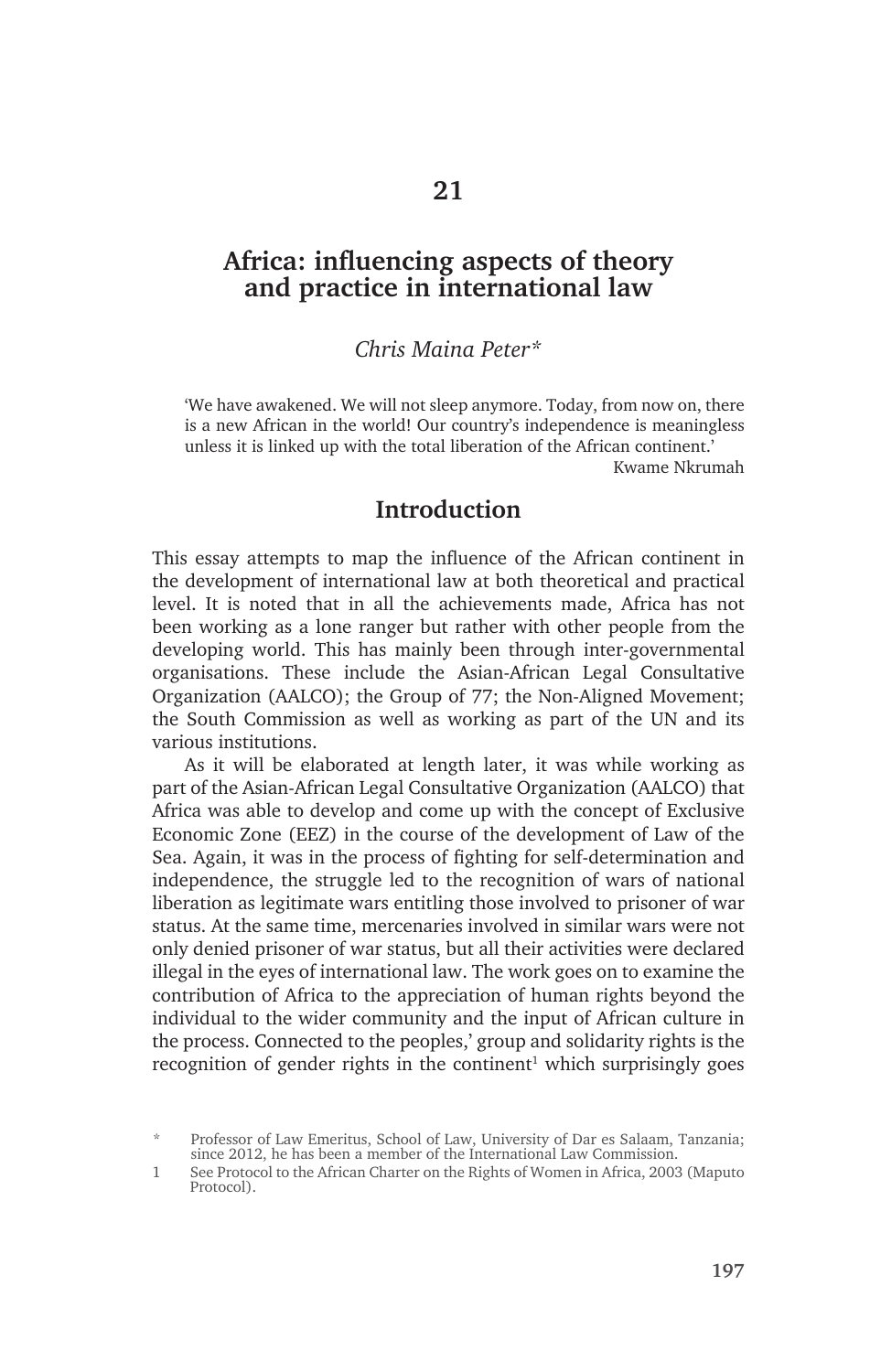beyond the celebrated United Nations (UN) Convention on Elimination of all forms of Discrimination Against Women (CEDAW), 1979.<sup>2</sup> Apart from the various theoretical contribution done by Africa to international law, this work also mirrors the influence of the continent in various global initiatives like those led by the Group of 77 and non-aligned movement and had its hand in the formulation of the New International Economic Order and its programme of action. Also, the continent had valuable contribution in the process leading to the adoption of the UN Law of the Sea Convention in 1982.

The work notes that there were conditions leading to these momentous contributions by Africa to international law. The personalities in leadership in the continent played a very pivotal role due to their standing at global, regional and national stages.<sup>3</sup> Africa lacks such visionary people at present. Therefore, it will take a while before the presence of the continent at international stage can be felt again. In the meantime, African academics, both at home and in the diaspora have continued to do marvellous work in terms of providing progressive interpretation of international law as it develops.4 This is a very encouraging situation.

For me it is a great honour to be invited to contribute to this volume of essays in honour of Professor Christof Hendrik Heyns. I met Christof for the first time in Nairobi, Kenya in the early 1990s. Both of us and others had been invited as External Examiners at the then Faculty of Law of the University of Nairobi by Prof Kivutha Kibwana, then the Dean of the Faculty and now the Governor of Makueni County in Kenya. At that time the world had just opened the doors to South Africa in various areas including academics. Christof was warm, pleasant, friendly and very enthusiastic and with a lot of questions on what was happening in our Universities and the meaning and value of external examination exercise. I explained calmly and it attracted him. We also visited various bookshops in Nairobi which are well-stocked with up-to-date materials and he ended up spending most of his allowances on books.

2 See Convention on the Elimination of all Forms of Discrimination against Women, 1979 (CEDAW).

3 This crop to leadership which brought Africans together, inspired them and cultivated the sense of unity and oneness include Haile Selassie of Ethiopia, Jomo Kenyatta of Kenya, Asagyefo Kwame Nkrumah of Ghana, Gamal Abdel Nasser of Egypt; Ahmed Ben Bella of Algeria; Julius Nyerere of Tanzania and others. On these popular first generation leaders in after and their work see eg JM Biswaro *The quest for regional integration in the twenty first century: rhetoric versus reality – a comparative study* (Mkuki na Nyota 2012).

4 The contribution Africans to the development of international law is well captured Professor Tiyanjana Maluwa, the former Legal Counsel of the then Organisation of African Unity (OAU) and now teaching at the School of Law of Pennsylvania State University in the USA. See T Maluwa 'Reassessing aspects of the contribution of African states to the development of international law through African regional multilateral treaties' (2020) 41 *Michigan Journal of International Law* 327.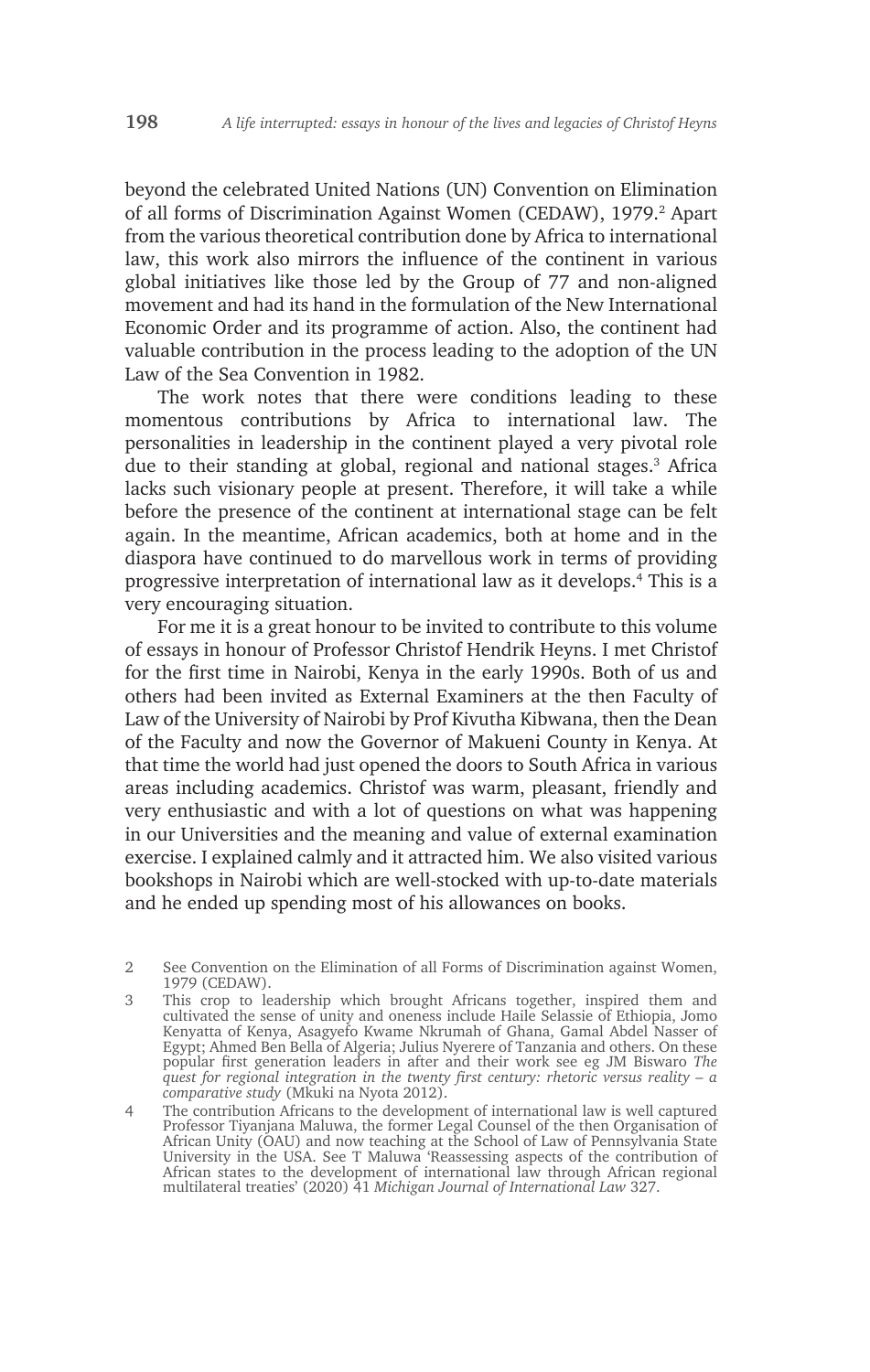We later met after he and his colleagues at the University of Pretoria had established the Centre for Human Rights and the popular LLM in Human Rights and Democratisation in Africa programme. He somehow liked Tanzania and always made sure that we had a slot or two in the programme. The students selected did not let him down. They did well and today they are Judges of the High Court and Court of Appeal and some are Ministers in the Cabinet. They fondly speak of him and the Centre whenever we bump into each other.

Later, we were to meet in Geneva, Switzerland almost on annual basis when he served as a Special Rapporteur on extrajudicial, summary or arbitrary executions (2010-2016) and as a member of the Human Rights Committee (2017-2020). I was then a member of the UN Committee on Elimination of All Forms of Racial Discrimination and later the UN International Law Commission (ILC). Time allowing, he was part of the annual Nelson Mandela World Human Rights Moot Court Competition management team which organised the finals of the competition at the UN in Geneva. I remember us standing at the *Palais des Nations* Tram Station for hours allowing trams to go as we discussed many issues of common interest. There is no doubt that we are already missing him as he has just gone too soon.

## **Colonial objects**

Africa, as a continent, was ignored for a very long period. It was a walking ground for those looking for places to loot and they did actually loot the continent with impunity. Under oppression, it was unthinkable for the continent to contribute anything and that is why legal luminaries coined the terms s*ubjects* and *objects* of international law. The subjects of international law were those with a say and the objects were those without any say in international law and could do nothing to influence its development. It is only in 1950s and later in 1960 that territories in African began trickling into the community of nations. It must be emphasised that this was not a lone journey. Africa was not the only area of the world which was colonised. This as soon to develop into a global phenomenon on which imperialism was built.<sup>5</sup> It follows logically that the anti-imperialist struggle was equally global in its reach. It touched all the empires of the colonial powers. Therefore, the contribution of the African continent to international law over the years has been influenced and assisted a close collaboration with the

<sup>5</sup> On the characteristics of imperialism and its need see VI Lenin *Imperialism, the highest stage of capitalism a popular outline* (1917) (published later in Lenin's *Selected works (volume 1)* (Progress Publishers 1963); DW Nabudere *The political economy of imperialism: its theoretical and polemical treatment from mercantilist to multilateralism* (Zed Press 1977); & JL Kanywanyi 'The struggle against imperialism: a popular outline' (1976) Faculty of Law, University of Dar es Salaam.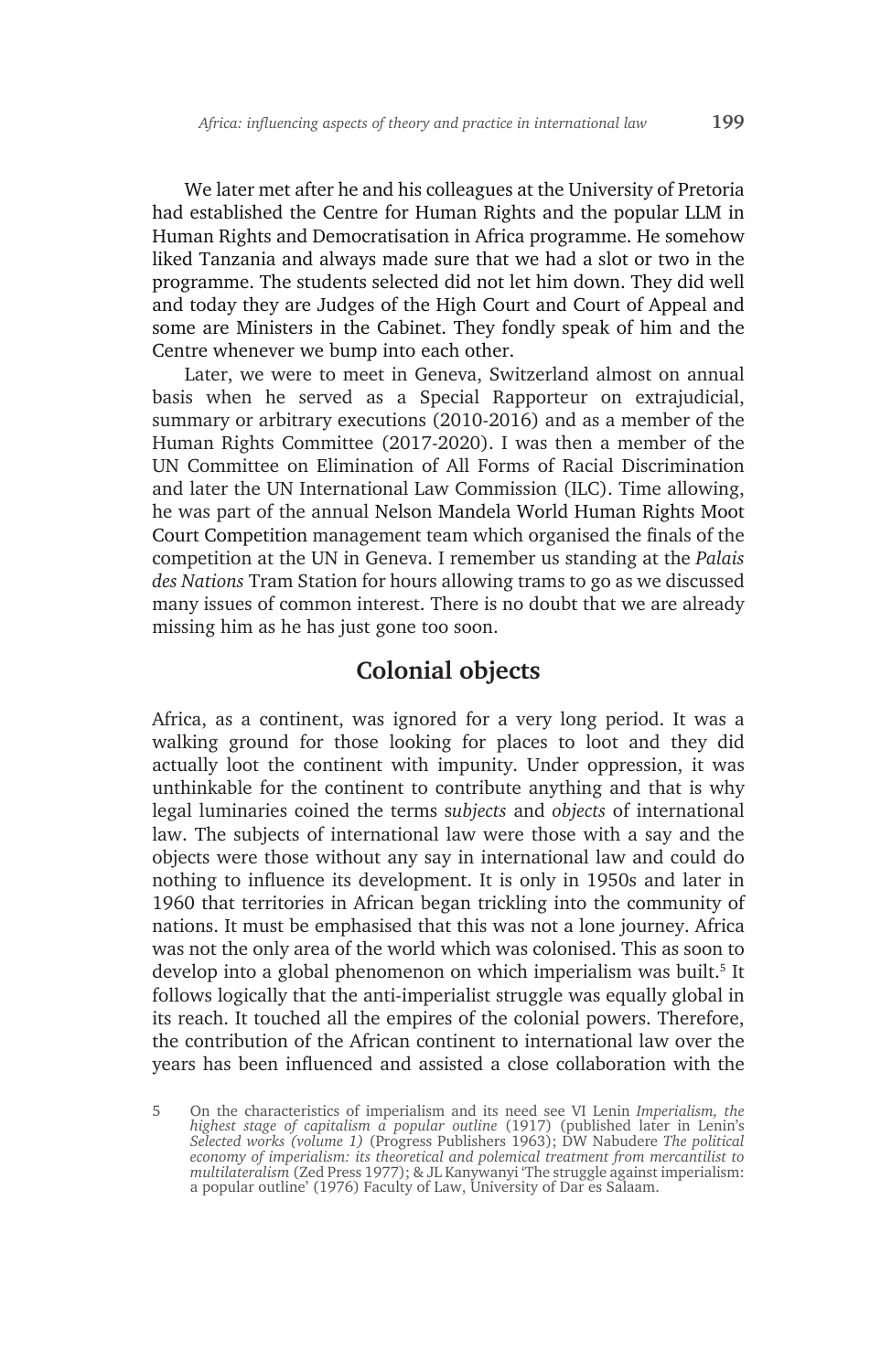others who had suffered the same fate. This will be illustrated clearly as we examine one contribution after the other. It has not been easy, but Africa has struggled had to maintain its place among the nations.

## **Liberation and struggle against colonialism**

The first area where Africa made an important breakthrough in international law was in wars of national liberation and struggle against colonialism and the system of apartheid practised in South Africa. These struggles led to new thinking and appreciation of the laws of war which are technically referred to as 'international humanitarian law'.

Rivalries among colonial powers at times led to serious wars. These large-scale wars were at times given wrong names. For instance, world wars while they were actually not. However, they entailed shifting colonial subjects from occupied territories from one continent to another. During these wars, people met – all of them oppressed and suppressed but fighting for the same master. They exchanged ideas and their experiences. Thus, when they returned home, they were different people. A bug of liberation had entered them, and it was germinating. For most Africans and particularly those from former British colonies, Burma (today's Myanmar) is where the bug was picked. It is the soldiers from the campaigns in Burma who brought new ideas about freedom of their countries.<sup>6</sup> That was the genesis of the wars of liberation in the continent.

It is therefore not surprising that at its inception in May 1963, the Organisation of African Unity (OAU) set as it main priority liberation of the continent from colonialism and the racist system practised in South Africa and the then South West Africa.<sup>7</sup> A liberation committee was set up and based in Dar es Salaam, Tanzania,<sup>8</sup> with the single aim of liberation of the continent and particularly in southern Africa where Mozambique, Angola were still under colonial yoke and without prospects for independence and also Guinea Bissau, Cape Verde, Sao

<sup>6</sup> See the narratives of Bildad Kaggia of Kenya and Ally Kleist Sykes of Tanganyika in K Bildad, *Roots of freedom 1921-1963: the autobiography of B Kaggia* (East African Publishing House 1975), and JV Mwapachu *A journey: my life, speeches & writings* (E & D Publishers 2021).

<sup>7</sup> On South Africa and control of Namibia see WS Rayner & others *How Botha and Smuts conquered German West Africa* (Simpkin, Marshall, Hamilton, Kent & Co 1916); MH Park 'German South-West African campaign' (1916) 25 *Journal of African Society* 113, and CJ Johnston *The campaign in German South West Africa 1914-1915* (Government Printer 1937).

<sup>8</sup> On the wars of national liberation in Africa see H Mbita *Southern African national liberation struggles* (Mkuki na Nyota 2014); H Othman *Sites of memory: Julius Nyerere and the liberation struggle in Southern Africa* (Zanzibar International Film Festival, 2007); and C Chachage & Annar Cassam (eds) *Africa's liberation: The Legacy of Nyerere* (Pambazuka Press & Fountain Publishers 2010).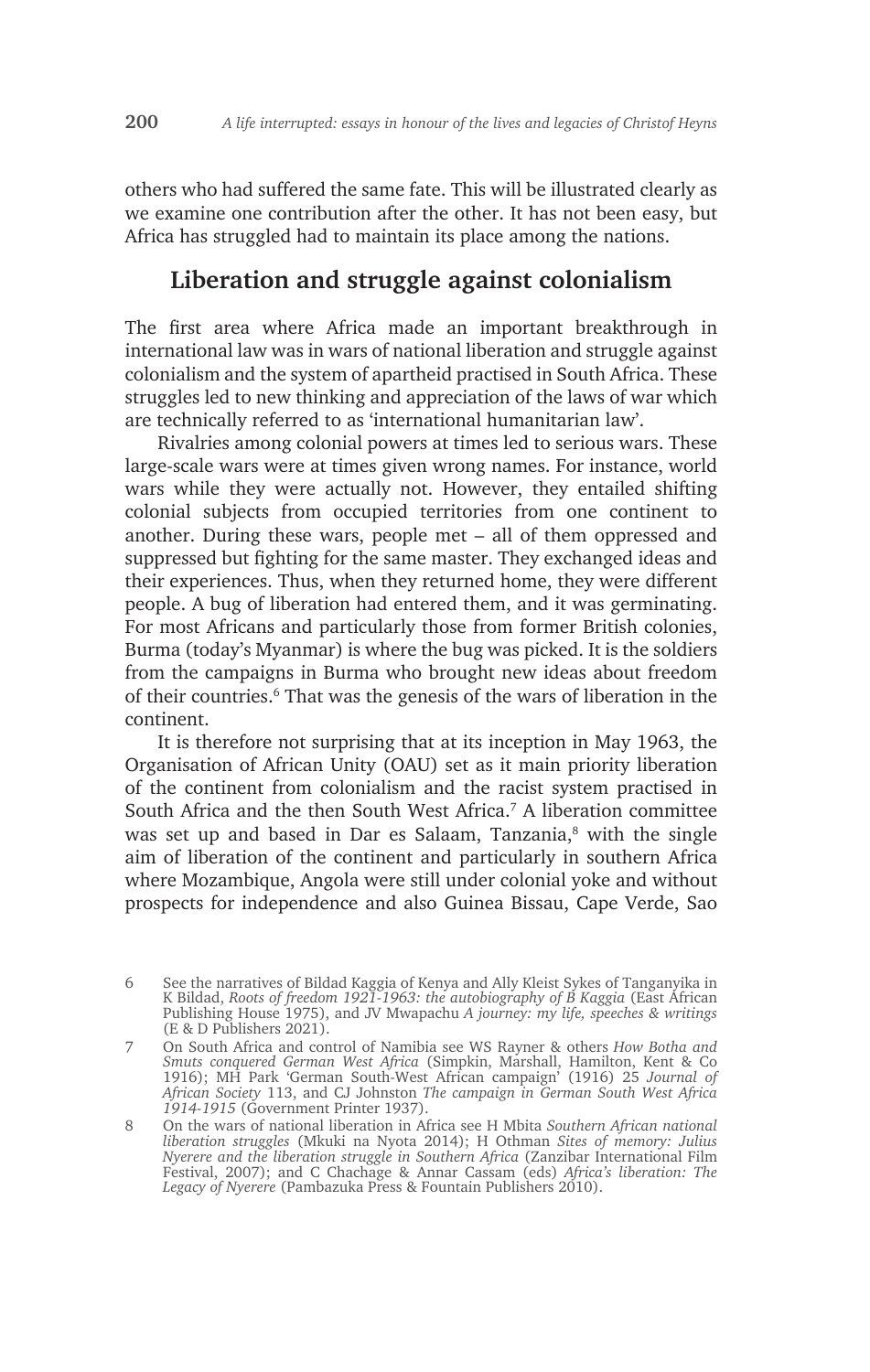Tome and Principe, Equatorial Guinea in West Africa<sup>9</sup> and Western Sahara in the North West Africa.10

Wars of liberation took guerrilla form due to the inferior capacity of those involved and the mighty fire power of the colonial powers assisted by the metropole. With time and gain in legitimacy, these wars were waged openly. International law could not ignore what was happening in the continent and it is not surprising that as international humanitarian law was being revised in 1977 to improve the four Geneva Conventions of 1949 Africa and what was happening in the continent was on the agenda.

Two issues were discussed, adopted and mainstreamed into international humanitarian law. Firstly, was the question of the status of wars of national liberation.<sup>11</sup> Before 1977 wars of national liberation were not recognised as legitimate wars which would attract protection of those involved under the law of nations. These wars were categorised as terrorism and those involved once arrested were not treated as legitimate fighters and thus never accorded prisoner of war status. This changed completely in 1977 following the adoption of Protocol Additional to the Geneva Conventions of 12 August 1949, and relating to the Protection of Victims of International Armed Conflicts (Protocol I), 8 June 1977:

Article 1(4) provides that armed conflicts in which peoples are *fighting against colonial domination, alien occupation or racist regimes* are to be considered international conflicts. (emphasis added)

That was a major victory for Africa. Others had fought wars of this nature for years, but it is the continent that brought in sufficient heat that made a difference.

Another area which was addressed in the 1977 Geneva Protocols which is of relevance to Africa is in relation to the use of mercenaries. The colonial powers had left the continent reluctantly. Thus, they could not leave it in peace. They used their national intelligence organisations to destabilise the newly independent African states directly or through use of private mercenaries, popularly known as the 'hired gun', 'soldiers of fortune' or 'dogs of war' in 1960s and 1970s.12 From the Comoros

<sup>9</sup> Against Portugal alone the following guerrilla groups were at its neck: In Angola (People's Movement for the Liberation of Angola (MPLA), National Liberation Front of Angola (FNLA), National Union for the Total Independence of Angola (UNITA)), Mozambique (FRELIMO), Guinea-Bissau (PAIGC, FLING), and Cape Verde (PAIGC).

<sup>10</sup> All these liberation struggle groups and their main players are discussed at length H Othman 'Mwalimu Julius Nyerere: an intellectual in power' in Chachage & Annar Cassam (n 8) 28.

<sup>11</sup> See HA *Wilson International law and the use of force by national liberation movements*  (OUP 1990).

<sup>12</sup> On mercenaries and their use in Africa, see *Mercenary: Mike Hoare's personal story of his astonishing and horrifying experiences in the Congo as a mercenary* (Corgi Books 1967); AH Thobhani, 'The mercenary menace' (1976) 23 *Africa Today* 61; PC Maina 'Mercenaries and international humanitarian law' (1984) 24(3) *Indian*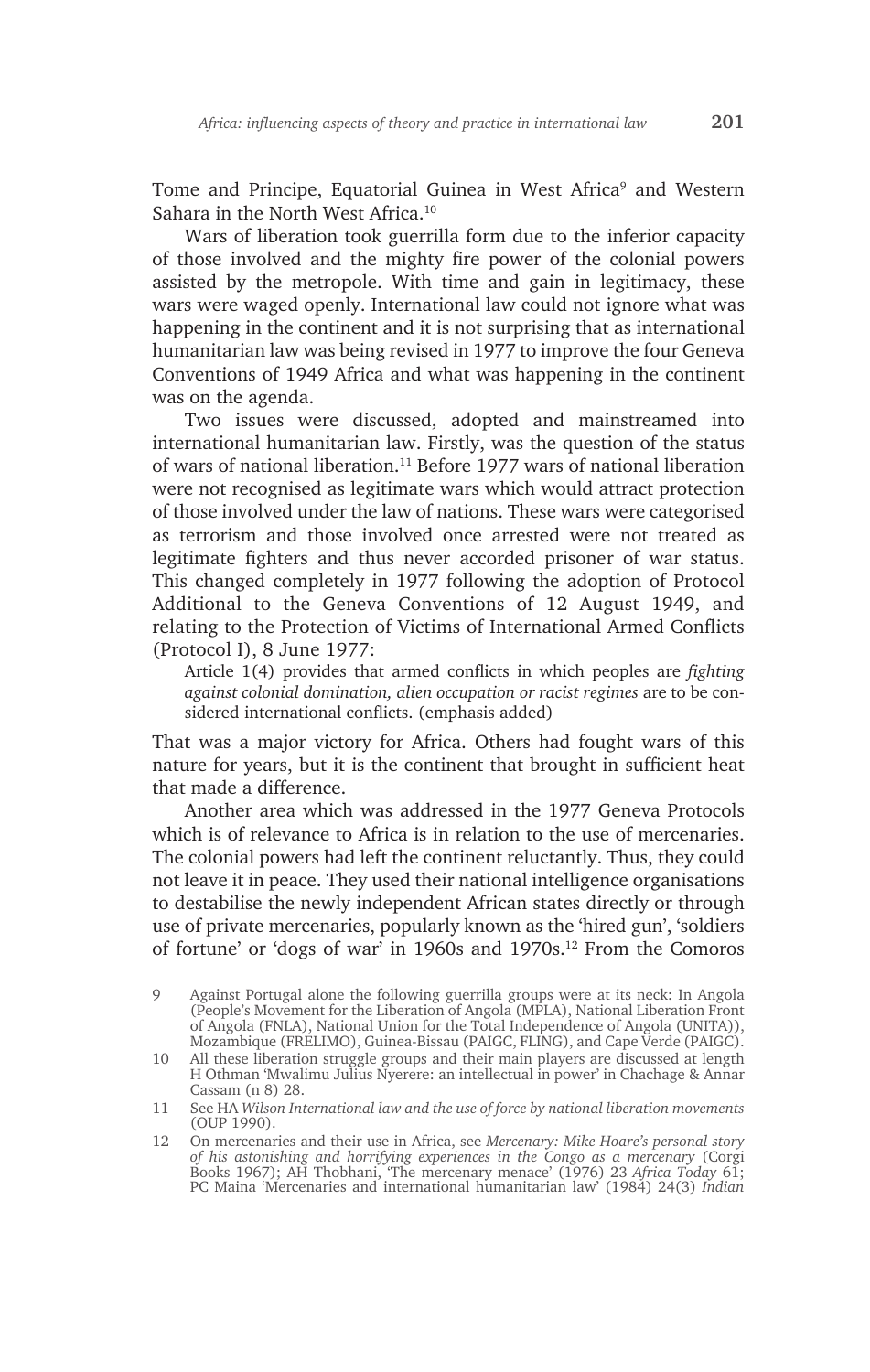through the Sudan up to Nigeria, mercenaries created havoc on the continent and they cared little save for their ill-gotten pay.13 Though their status was suspect, they still enjoyed the backing of the former colonial powers and even international law was alleged to be contested in issues relating to them. That came to an end in 1977 through article 47 of the same Protocol Additional to the Geneva Conventions of 12 August 1949, and relating to the Protection of Victims of International Armed Conflicts (Protocol I), 8 June 1977. The Protocol in article 47(2) defines a mercenary as a person who

- (a) is especially recruited locally or abroad in order to fight in an armed conflict;
- (b) does, in fact, take a direct part in the hostilities;
- (c) is motivated to take part in the hostilities essentially by the desire for private gain and, in fact, is promised, by or on behalf of a Party to the conflict, material compensation substantially in excess of that promised or paid to combatants of similar ranks and functions in the armed forces of that Party;
- (d) is neither a national of a Party to the conflict nor a resident of territory controlled by a Party to the conflict;
- (e) is not a member of the armed forces of a Party to the conflict; and
- (f) has not been sent by a State which is not a Party to the conflict on official duty as a member of its armed forces.

Meanwhile, article 47(1) is categorical that 'a mercenary shall not have the right to be a combatant or a prisoner of war'. That was the second positive result coming directly from liberation struggles in the African continent, namely, outlawing mercenaries in the laws of war at global level. Of course, the problem of mercenaries in wars across the world is far from over. They are coming back into the war scene in some other forms having been given legitimacy, blessings and full support by their own governments or those governments hiring them to indirectly fight for them in open combat.<sup>14</sup>

14 It is worth noting that all these efforts notwithstanding, mercenaries are coming afresh into the war field in another form. They are openly fighting in Iraq, Afghanistan and elsewhere as military contractors hired by private military companies commissioned and paid by foreign states waging wars in these territories. See PW Singer *Corporate warriors: the rise of the privatized military industry*

*Journal of International Law* 373; G Arnold *Mercenaries: the scourge of the Third World* (Palgrave Macmillan 1999); and E Lieblich 'The status of mercenaries in international armed conflict as a case of politicisation of international humanitarian law' (2009) 3 *Bucerius Law Journal* 91.

<sup>13</sup> On German mercenary Rolf Steiner's campaigns in the Biafra War and with the Anyanya in Southern Sudan and the French mercenary Bob Denhard, who was all over the continent of Africa from Congo to the Comoros see P Baxter *Biafra: the Nigerian Civil War 1967-1970* (Helion & Co 2014); E O'Ballance *Sudan, civil war and terrorism, 1956-99* (Springer, 2003); S Weinberg *Last of the pirates: the search for Bob Denhard* (Pantheon 1995); and D Hebditch & K Connor *How to stage a military coup: from planning to execution* (Skyhorse 2017) at 136.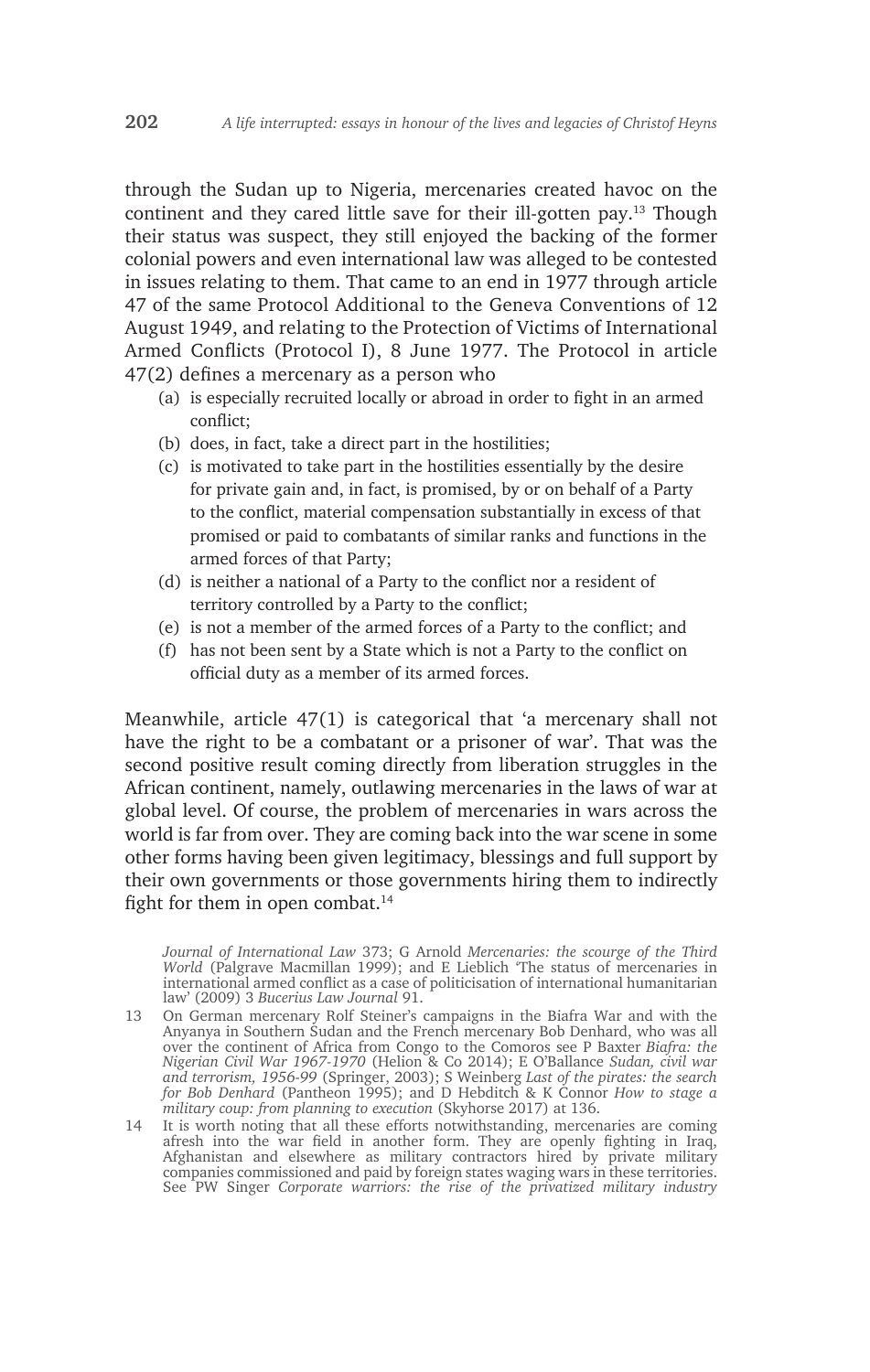#### **Africa and the law of the sea**

It is in the development and organisation of the Law of the Sea that Africa has made an indelible mark. However, this major contribution to international law is the least known as very few people in Africa and beyond have interest in the sea and particularly its governance, notwithstanding the fact that the continent is surrounded in all parts by the sea.15 For the majority, having fish on the dinner table is more than enough. However, the sea is more than fish and the blue water which many associate with it.

The sea covers about two-thirds of the surface of the earth while more than three quarters of the world trade is transported easily through the sea. This part of the globe is important for security, communication, as a source of food, minerals, oil, gas and other resources.16 The discovery of manganese nodules on the surface of the ocean beyond national jurisdiction particularly on the Pacific Ocean enhanced the importance of the sea to the world community.<sup>17</sup> Notwithstanding its strategic importance, the sea has for many years been chaotically organised. This is mainly due to the existence of different interest groups depending on their affinity to the sea. These interest groups include coastal states, land-locked states, geographically disadvantaged states, island states, archipelagos and others.18

Africa has deep interest in the sea. It is actually surrounded by the sea on all sides. In the East it is the Indian Ocean and on the West side is the Atlantic Ocean on the northern side is the Mediterranean Sea which

- 15 On an early analysis of the third UN on the Law of the Sea see NS Rembe *Africa and the international law of the sea* (Sijthoff & Noordhoff 1980). See also TO Elias *Africa and the development of international Law* (Martinus Nijhoff Publishers 1988), ch 14 on the Law of the Sea.
- 16 Importance of the sea, see DR Rothwell *The Oxford handbook on the law of the sea* (OUP 2021); and P De Souza & A Pascal *The sea in history* (Baydell & Brewer 2017).
- 17 Manganese nodules and seabed mining see O Sparenberg 'A historical perspective on deep-sea mining for manganese nodules, 1965-2019' (2019) 6(3) *The Extractive Industries and Society* 842; ME Borgese & PMT White *Seabed mining: scientific, economic and political aspects – an interdisciplinary manual* (International Ocean Institute 1984); and A Jaeckel 'Deep seabed mining and adaptive management: the procedural challenges for the international seabed authority' (2016) 70 *Marine Policy*, August 205.
- 18 All these different interests in the sea were to a very large extent accommodated in the 3rd UN Law of the Sea Convention, 1982. See United Nations *The Law of the Sea – UN Convention of the Law of the Sea – With Index and Final Act of the Third UN Conference on the Law of the Sea* (United Nations 1983).

<sup>(</sup>Cornell University Press 2004); RY Pelton *Licensed to kill: hired guns in the War on Terror* (Crown, 2006); K Fallah 'Corporate actors: the legal status of mercenaries in armed conflict' (2006) *International Review of the Red Cross*; J Scahill *Blackwater: the rise of the world's most powerful mercenary army* (Serpent's Tail 2007); and M Mancini *Private military and security company employees: are they the mercenaries of the twenty-first century?*, EUI Working Paper AEL 2010/5, European University Institute, San Domenico di Fiesole, 2010.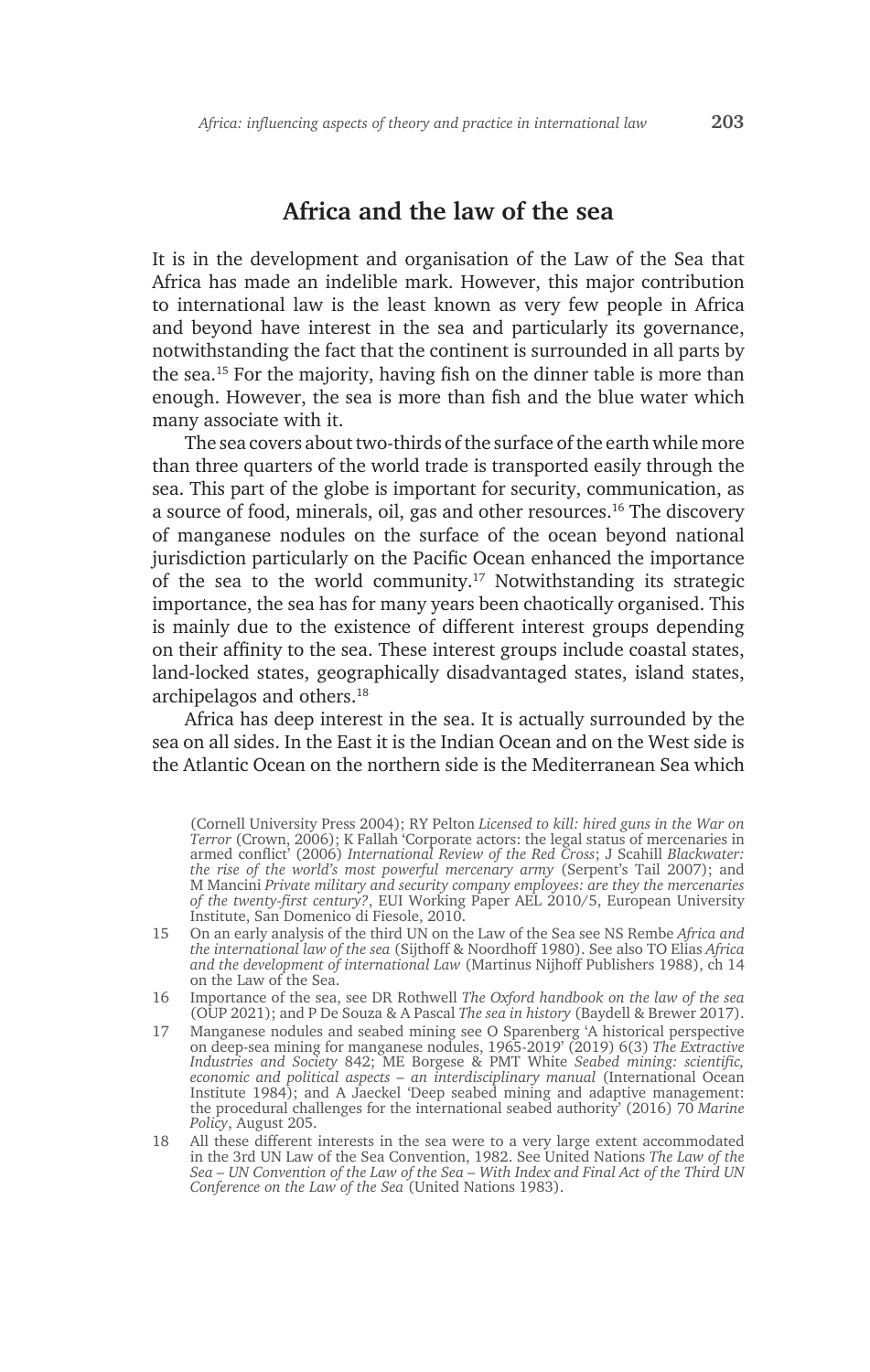drops into the Red Sea on the North-East. In such a strategic geographic place, Africa cannot ignore the sea.

The bone of contention has been access and control of the resources of the sea. Who should have what and how much. Although there had been discussions on how to handle the resources of the sea, the main impetus was brought about by the decision of the USA to extend its control beyond national jurisdiction. This was in two Presidential Proclamations made in 1945 by President Harry Truman.<sup>19</sup>

These two proclamations had far reaching international implications as they were extending the control of the US to areas of the sea and the seabed beyond US national jurisdiction. They provided as follows:

Proclamation 2667 – Policy of the United States with respect to the Natural Resources of the Subsoil and Sea Bed of the Continental Shelf dated 28 September 1945:

Having concern for the urgency of conserving and prudently utilizing its natural resources, the Government of the United States regards the natural resources of the subsoil and sea bed of the continental shelf beneath the high seas but contiguous to the coasts of the United States as appertaining to the United States, subject to its jurisdiction and control. In cases where the continental shelf extends to the shores of another State, or is shared with an adjacent State, the boundary shall be determined by the United States and the State concerned in accordance with equitable principles. The character as high seas of the waters above the continental shelf and the right to their free and unimpeded navigation are in no way thus affected.

Proclamation 2668 – Policy of the United States with respect to coastal fisheries in certain areas of the high seas of 28 September 1945:

In view of the pressing need for conservation and protection of fishery resources, the Government of the United States regards it as proper to establish conservation zones in those areas of the high seas contiguous to the coasts of the United States wherein fishing activities have been or in the future may be developed and maintained on a substantial scale. Where such activities have been or shall hereafter be developed and maintained by its nationals alone, the United States regards it as proper to establish explicitly bounded conservation zones in which fishing activities shall be subject to the regulation and control of the United States. Where such activities have been or shall hereafter be legitimately developed and maintained jointly by nationals of the United States and nationals of other States, explicitly bounded conservation zones may be established under agreements between the United States and such other States; and all fishing activities in such zones shall be subject to regulation and control as provided in such agreements. The right of any State to establish conservation zones off its shores in accordance with the above principles is conceded, provided that

<sup>19</sup> 33rd President of the United States of America: 1945-1953. See H Truman *1945: year of decision* (New Word City Inc 2014) (first published 1955); and H Truman & RH Ferrell *The autobiography of Harry S Truman* (University of Missouri 2002) (first published 1980).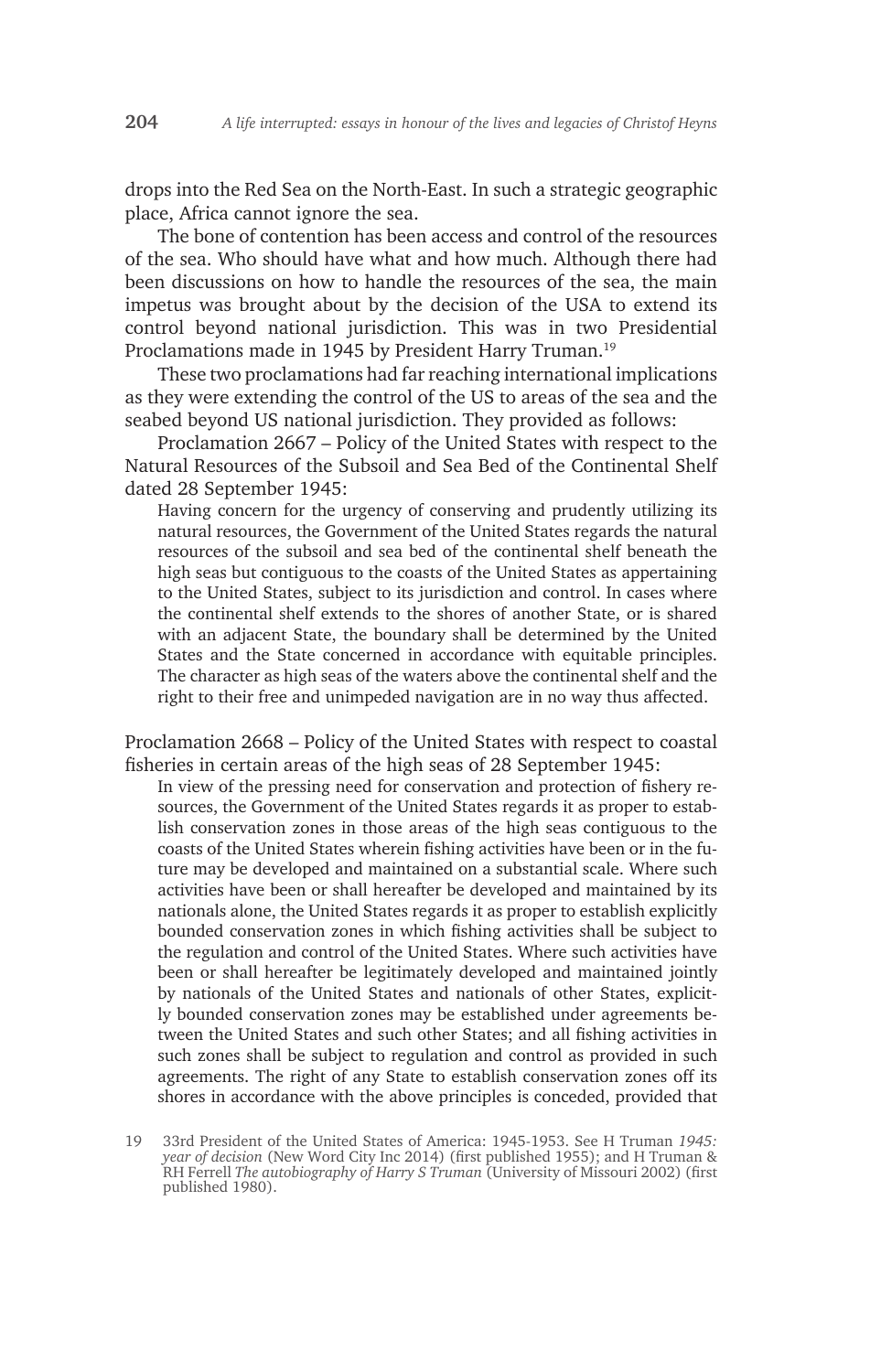corresponding recognition is given to any fishing interests of nationals of the United States which may exist in such areas. The character as high seas of the areas in which such conservation zones are established and the right to their free and unimpeded navigation are in no way thus affected.

The decision by the United States to extend its jurisdiction seawards led to both panic and anger. The Latin American states meeting in Santiago, Chile, in 1952, came up with equally unprecedented measures. They proclaimed a 200-mile territorial sea.20 The aim was to protect their anchovies. Although not recognised by many states, the unilateral decision by Latin America culminated in the calling of the first UN Conference on the Law of the Sea (UNCLOS I) in 1958.<sup>21</sup> Although four different Conventions were concluded during this meeting, this was not sufficient to regulate the seas of the world. Thus, a new conference was convened by the UN in 1960, called UNCLOS II, but it was less successful.<sup>22</sup>

However, African contribution in the area of the Law of the Sea came about during the Third UN Law of the Sea Conference (UNCLOS III) between 1973 and 1982. One of the heatedly contested issues was the control of the resources and the breadth of the area immediately after the territorial sea. On the territorial sea the contest was between the traditional 3-Nautical Mile favoured by developed and industrialised states and the radical proposal of 200-Nautical miles of the Latin American states.

It is Africa, working closely with Asia in the Asian-African Legal Consultative Organisation (AALCO) that came with the answer to this stand-off. In the course of the UNCLOS III, Dr Frank X Njenga from Kenya through AALCO coined the term *Exclusive Economic Zone (EEZ).*<sup>23</sup> It was accepted and adopted by the Conference. Interestingly, very little is said, written or otherwise documented about this major contribution although it is a fact and it has never been disputed. This is a legal regime established by the UN Convention on the Law of the Sea, 1982, which shall not extend beyond 200 nautical miles from the baselines from

<sup>20</sup> KF Brimah 'Latin American States and the Law of the Sea' 1976. Unpublished Master's thesis. 3481. https://thekeep.eiu.edu/theses/3481

<sup>21</sup> The 1st UN Conference on the Law of Sea (UNCLOS I) was held in Geneva, Switzerland from 24 February to 27 April 1958. A total of 86 states attended. The main aim of the conference was to examine the technical, biological, economic, and political aspects of the law of the sea and to codify the results into one or more international conventions. The Conference adopted four separate international conventions. These were on The Territorial Sea and the Contiguous Zone; The High Seas; Convention of Fishing and Conservation of the Living Resources of the High Seas; and Convention on the Continental Shelf.

<sup>22</sup> The 2nd UN Conference on the Law of the Sea in 1960 (UNCLOS II) did not result in any new agreements. Therefore, states remained guided by the Conventions reached in 1958.

<sup>23</sup> Dr Frank X. Njenga was the Secretary General of the Secretary General of the Asian– African Legal Consultative Organization (AALCO) between 1988 and 1994.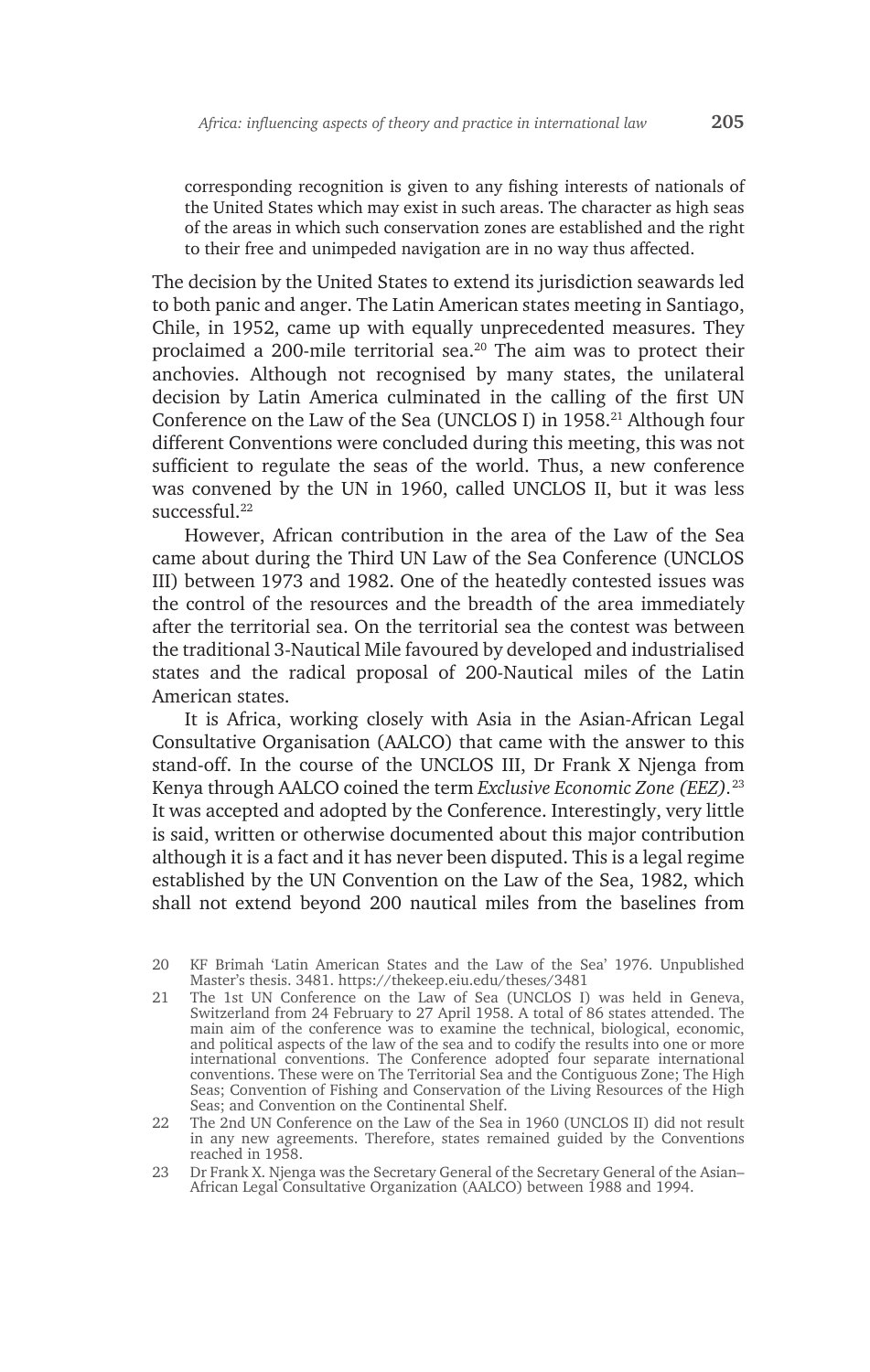which the breadth of the territorial sea is measured. $24$  It was accepted and eventually agreed that in this area the coastal state shall have control over the resources of the sea while the other states retained the traditional freedoms such as the right of innocent passage. The African contribution working closely with Asian states salvaged UNCLOS III from collapse before being held ransom by the United States towards the end of the Conference on issues relating to sea-bed mining.25 This is one of the achievements which Africa and Africans have made to international law which is still enduring and has become an important beacon to the law of the sea and yet it is not mentioned in many public international law textbooks. If others do not say it, it is for Africa and Africans to shout loudly about this major achievement.

# **Setting standards for gender equality**

In comparison with developed parts of the world, in particular, gender equality came rather late to the African continent. This has been attributed to the culture of most of the people in the continent. There are similarities in some of the cultural attributes which have marginalised women in the continent. These include female genital mutilation; demand and payment of bride price for women at marriage; and societal gender based violence. By and large there have been serious attempts to build in a negative cultural context across most societies.

As the African Charter on Human and Peoples' Rights (African Charter) was being drafted in late 1970s, the same negative attitude towards women continued. Therefore, in the whole Charter women were mentioned only once in article 18. Even then, women were mentioned in the context of the family and in name only in a single sub-paragraph. The sole article states:

- 1. The family shall be the natural unit and basis of society. It shall be protected by the State which shall take care of its physical health and moral.
- 2. The State shall have the duty to assist the family which is the custodian of morals and traditional values recognized by the community.

25 Seabed mining became a thorn in the fresh and it led USA to blocking progress towards the UN Convention on the Law of the Sea, 1982, coming into force for 12 years up to 1994 with the relevant areas of the implementation highly watered down. See R Sharma *Deep-sea mining: resource potential, technical and environmental considerations* (Springer 2017); C Banet (ed) *The law of the seabed: access, uses, and protection of seabed resources* (Leiden: Brill, 2021); and E Egede *Africa and the deep seabed regime: politics and international law of the common heritage of mankind* (Springer 2011).

<sup>24</sup> Art 57 of the UN Convention on the Law of the Sea, 1982. See IM Bendera *Admiralty and maritime law in Tanzania* (Law Africa 2017) at 60.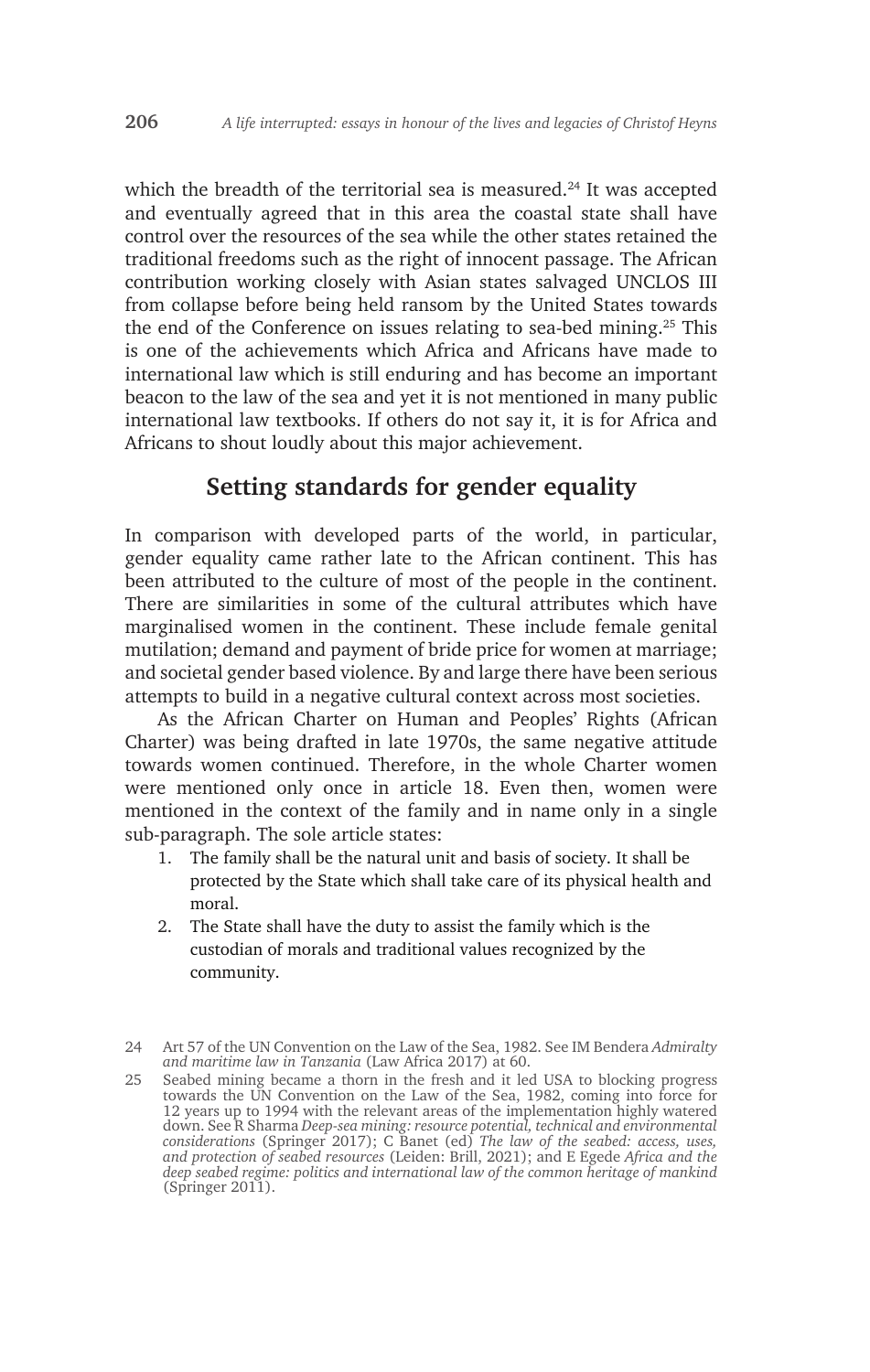- 3. *The State shall ensure the elimination of every discrimination against women and also ensure the protection of the rights of women and the child as stipulated in international declarations and conventions.*  (emphasis added).
- 4. The aged and the disabled shall also have the right to special measures of protection in keeping with their physical or moral needs.

It is understandable that the new African Union came out with a solution by adopting the Protocol to the African Charter on the Rights of Women in Africa of 2003 in Maputo, Mozambique (hence the name Maputo Protocol) to address the glaring deficiencies.<sup>26</sup> The Protocol is revolutionary in its own right and goes beyond what could have been imagined in the content. This is because it has gone beyond the UN Convention on the Elimination of All Forms of Discrimination against Women of 1979 (CEDAW), which for years has been regarded as the yardstick when it came to the rights of women across the world.

The rights guaranteed in the Maputo Protocol include elimination of discrimination against women and promotion of equality between women and men in all spheres of life;<sup>27</sup> the right to dignity inherent in all human beings;<sup>28</sup> right to life, integrity and security of her person;<sup>29</sup> elimination of harmful practices such as genital female mutilation, scarification, medicalisation and para-medicalisation of female genital mutilation and all other related practices;<sup>30</sup> freedom of and in marriage including retaining the maiden name and nationality and the right to retain personal property in marriage;<sup>31</sup> the right to retain the same rights as men in case of divorce, separation or annulment of a marriage; $32$  and right of access to justice and equal protection before the law including access to legal aid in case of need.33

At a political level, women have the right to participate in political and decision-making processes including existence of affirmative action and equal representation at all levels of development and implementation of state policies; $34$  the right to peace and peaceful existence and equal participation in promotion and maintenance of peace;35 the right to protection during armed conflicts and particularly

- 30 Art 5.
- 31 Art 6.<br>32 Art 7.
- Art 7.
- 33 Art 8.
- 34 Art 9.
- 35 Art 10.

<sup>26</sup> On the background and history of this Protocol see F Banda *Women, law and human rights: an African perspective* (Hart 2005) at 66; and R Murray *Human rights in Africa: from the OAU to the African Union* (CUP 2004) at 134.

<sup>27</sup> Art 2.

<sup>28</sup> Art 3.

<sup>29</sup> Art 4.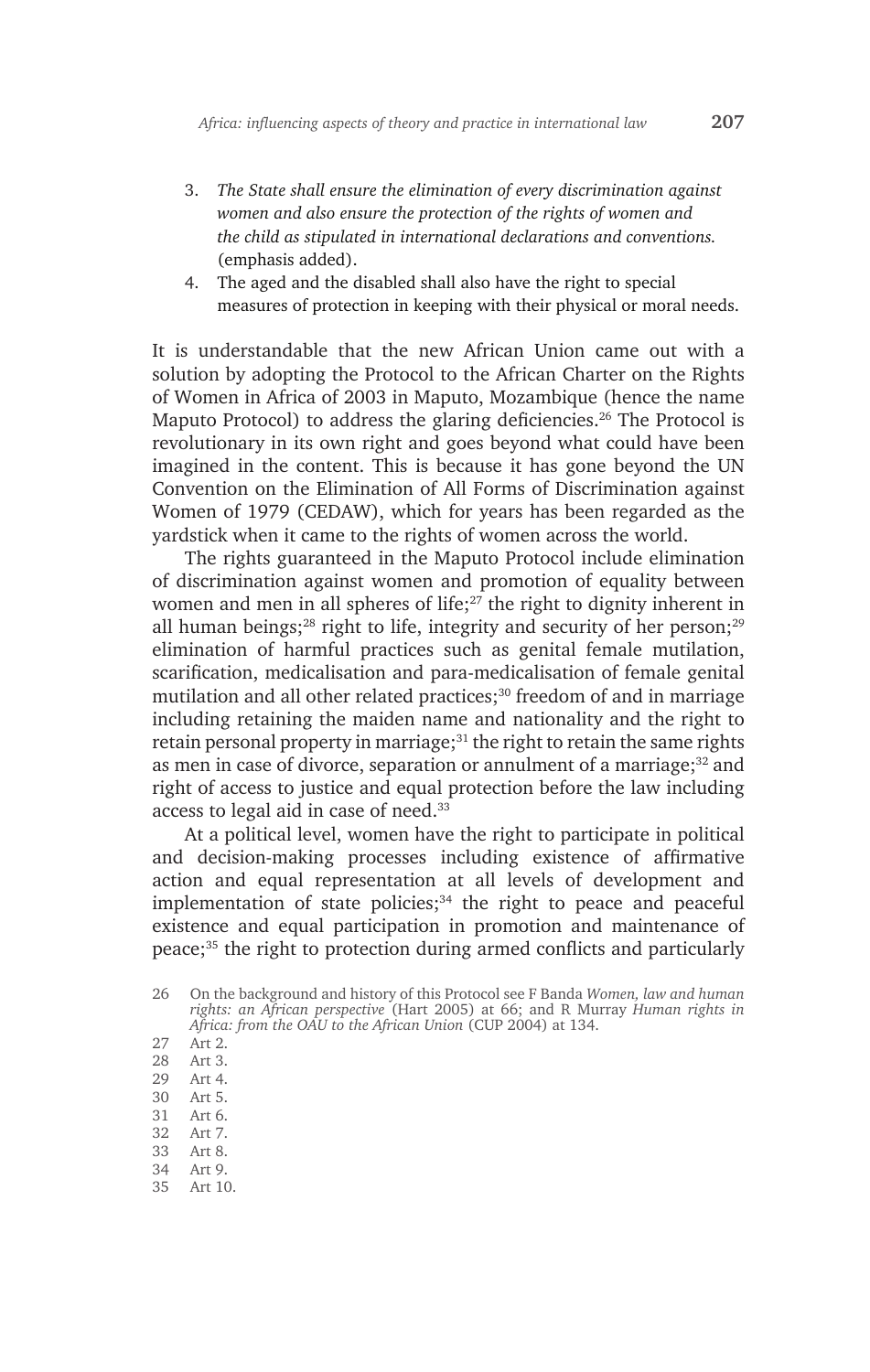in relation to displacement, sexual exploitation and recruitment;<sup>36</sup> the right to education which goes hand in hand with elimination of stereotyping in textbooks and syllabuses and the media;<sup>37</sup> and right to economic and social welfare guarantees which will open equal opportunities in work and career advancement and other economic opportunities.38

At a personal level, the Protocol underlines the importance of health and reproductive rights including the rights of women to control their fertility and choice whether to have children or not and the number and spacing of children;<sup>39</sup> the right to food and food security and guarantee of access to clean drinking water and domestic fuel and land;<sup>40</sup> the right to adequate housing and acceptable living conditions in a healthy environment<sup>41</sup>; the right to a positive cultural context in the society they live in and participation of women in formulation of cultural policies at all levels;<sup>42</sup> the right to a healthy and sustainable environment; and the right to sustainable development.<sup>43</sup>

As to vulnerable women, the Protocol provides for the rights of widows to enjoy all human rights including retaining custody of their children and family property after the passing on of the husband; $44$  the right to inheritance of the property of her husband and equitable share of the properties of their parents;<sup>45</sup> and protection of the elderly against attacks and discrimination due to age<sup>46</sup> with special care and respect being directed at women with disabilities; $47$  and rights of women in distress particularly poor women and women heads of families including women from marginalized population or pregnant or nursing women or women in detention by providing them with an environment which is suitable to their condition and the right to be treated with dignity. $48$ 

This is an admirable catalogue not seen before at the global or regional level. Africa is therefore setting the pace in international law – something which cannot be denied.<sup>49</sup>

- 36 Art 11.
- 37 Art 12. 38 Art 13.
- 
- 39 Art 14. Art 15.
- 41 Art 16.
- 42 Art 17.
- 
- 43 Art 18.<br>44 Art 20.
- 44 Art 20.<br>45 Art 21. Art 21.
- 46 Art 22.<br>47 Art 23.
- Art 23.
- 48 Art 24.
- 49 On these various rights see VO Ayeni (ed) *The impact of the African Charter and the Maputo Protocol in selected African states* (PULP 2016); L Chenwi 'Protocol to the African Charter on Human and Peoples' *Rights on the Rights of Women in Africa* (Maputo Protocol)' in C Binder et al (eds) *Elgar Encyclopedia of Human Rights*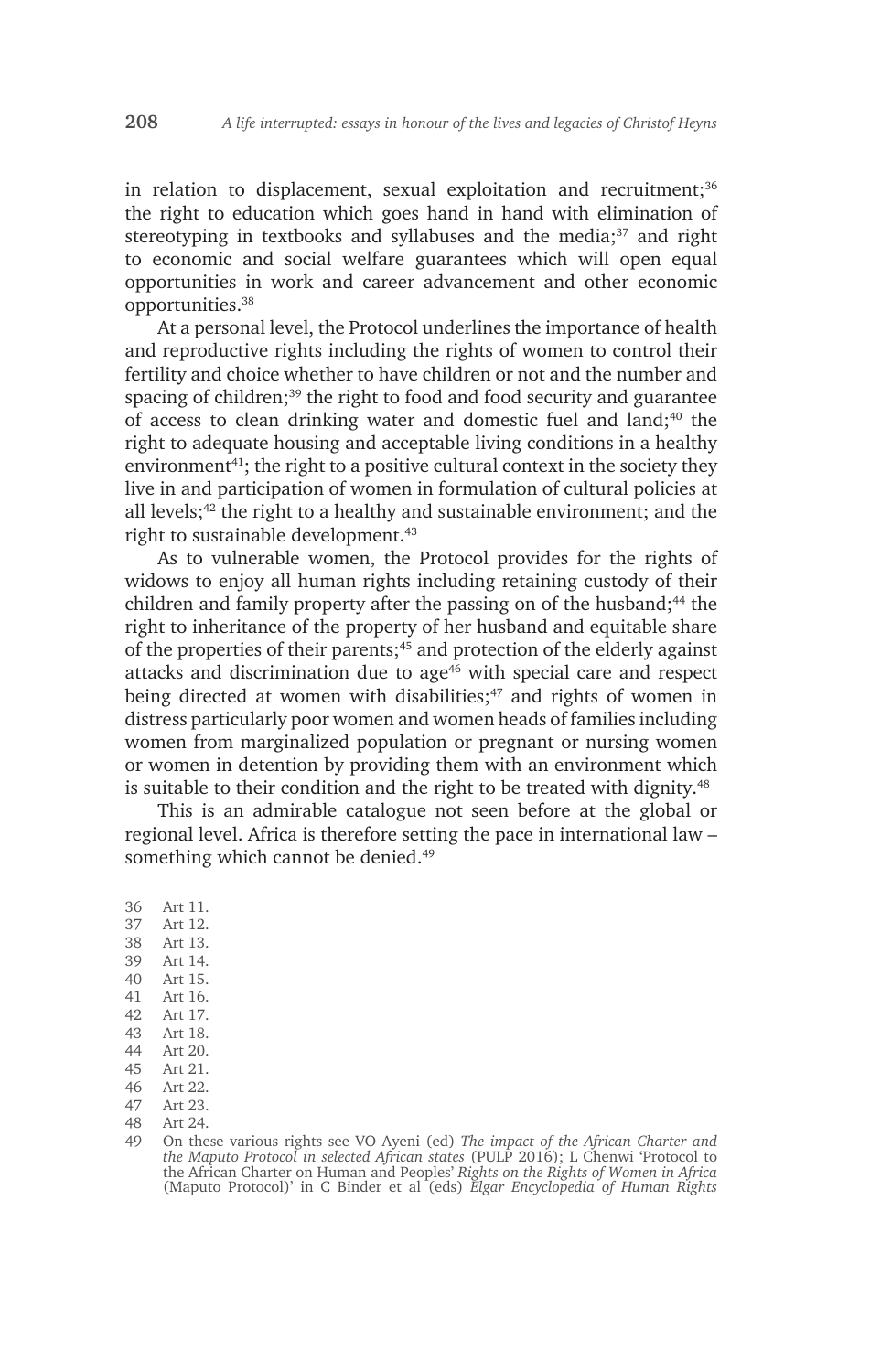### **The child … the future**

Africa has always been keen not to copy and paste when it comes to the adoption of the good practices developed and adopted by the international community. For a long period there was no instrument solely aimed at protecting the children of the world. However, everyday new and devious methods and means were being hatched to hurt our children. Quarrels within families leading to separation left the children highly vulnerable. Some children are pushed into destitution on our streets and we calmly call them street children without much thought while we know they all had mothers and fathers.

Warlords, who are not few in the continent, have also been very active abducting children of all ages and recruiting them into their armies. These innocent human beings are quickly introduced to drugs of all kinds and turned into very sharp killing machines for their masters.<sup>50</sup> Luckily, the international community has not left them to do as they like. They are being charged and convicted.<sup>51</sup> Again, the fertile minds and eyes of film makers have found an easy prey in our unsuspecting children and particularly those out of direct care of their parents. Thus, child pornography has developed into a multi-billion dollar illegal industry across the world.52 In poor communities, the girl-child has not been allowed to develop her potentials through school and career. They are married early as an 'honour' to their parents who in return collect a bride price. This is a serious injustice which has been facilitated by the inability to define who is a child and who is an adult.

Therefore, the global community welcomed the timely move by the UN to come up with the UN Convention on the Rights of the Child (CRC) in 1989.53 It is such a popular legal instrument that it came into

(Ghent, Belgium: Faculty of Law and Criminology, University of Ghent 2021); and K Kounte *Protocol to the African Charter on Human and Peoples' Rights 2003 – Simplified* (Aldus Press 2005).

- 50 See RA Dallaire *They fight like soldiers, they die like children: the global quest to eradicate the use of child soldiers* (Walker 2010); C Jesseman 'The protection and participation rights of child soldier: an African and global perspective' (2001) 1 *African Human Rights Law Journal* 140.
- 51 See the judgements of the International Criminal Court (ICC) in the cases of *The Prosecutor v Thomas Lubanga Dyilo (*ICC-01/04-01/06), 2006; *The Prosecutor v Dominic Ongwen (*ICC-02/04-01/15), 2015; and *The Prosecutor v Bosco Ntaganda,*  ICC-01/04-02/06-2359, 2019.
- 52 The CRC has a Protocol covering pornography. This is the Optional Protocol to the Convention on the Rights of the Child on the sale of children, child prostitution and child pornography was adopted and opened for signature, ratification and accession by General Assembly resolution A/RES/54/263 of 25 May 2000 entered into force on 18 January 2002. Though optional in nature, the Protocol is popular with 177 parties currently.
- 53 See CRC (adopted and opened for signature, ratification and accession by General Assembly Resolution 44/25 of 20 November 1989 and entered into force on 2 September 1990). On this Convention and its application see, S Detrick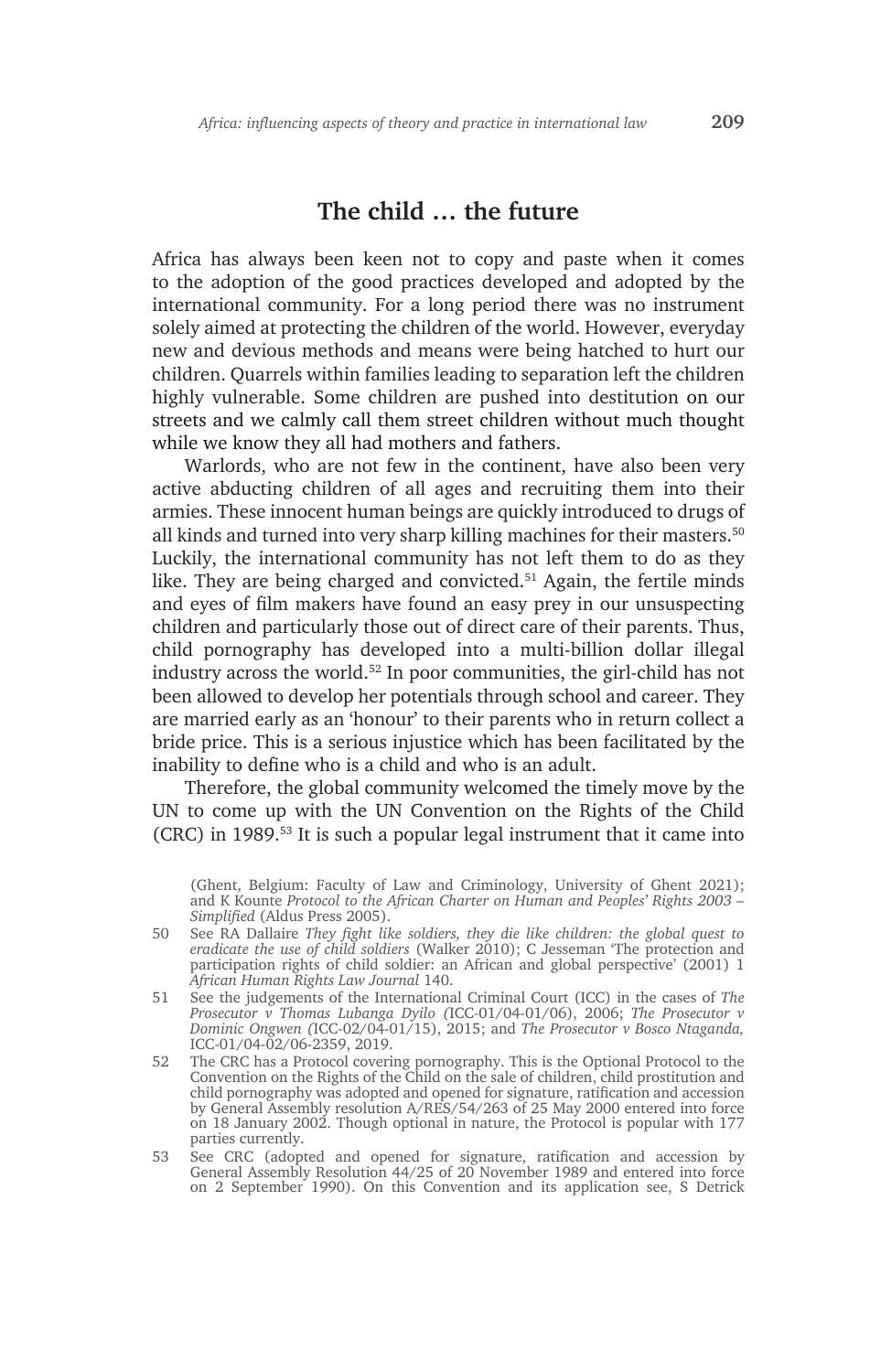force in less than a year. At present it is ratified by all countries of the world except the United States of America. A number of people attribute this feat to the fact that all of us were once children and remember how vulnerable we were. However, it is rather sad that the CRC made a minor but important compromise on the definition of the child. In article 1 the Convention states:

For the purposes of the present Convention, a child means every human being below the age of eighteen years *unless under the law applicable to the child, majority is attained earlier* (emphasis added).

The problem with this definition is the proviso at the end … unless under the law applicable to the child, majority is attained earlier. This proviso allows children to be declared adults before they are eighteen years of age by the domestic law. The consequences of this possibility are alarming. It is now easy to marry a girl of 12 or below without violating the Convention.54 And some will justify it through religion or culture and get away with it notwithstanding the existence of the CRC.

It is in relation to this provision that Africa came and made a timely intervention. In the African Charter on the Rights and Welfare of the Child, 1990, the definition of the child was very definitive. Article 2 of the Charter says: 'For the purposes of this Charter, *a child means every human being below the age of 18 years*.' (emphasis added)

That is a very comforting provision which does not allow children to get into danger *under the law*. <sup>55</sup> With that the Continent had done its duty to humankind and very timely. It was not done by sheer opportunism. It came out of experience on the way Africans themselves deal with children across the continent.<sup>56</sup> In many societies in Africa the child in highly valued. This is because the child is the future of a

*A commentary on the UN Convention on the Rights of the Child* (Martinus Nijhoff 1999); N Van Oudenhoven & W Rekha *Newly emerging needs of children: an exploration* (Garant Publishers, 2006); and RV Makaramba *We owe the child the best: children rights in Tanzania* (Friedrich Ebert Stiftung, 1997) at 6.

- 54 In the countries where age of marriage has been lowered child marriage and prevalent and with it comes widows. See M Watson *Child marriage and child widows in the Women, Peace and Security Agenda and Humanitarian Response* (Geneva: Action on Child Early and Forced Marriage 2021); and Magoke-Mhoja, Monica Elias, *Child widows silenced and unheard* (Author House 2008).
- 55 See CM Peter & AM Ummy *African Charter on the Rights and Welfare of the Child* in AA Yusuf & Fatsah Ouguergouz (eds), *The African Union: Legal and Institutional Framework – A Manual on the Pan-African Organisation* (Leiden and Boston: Martinus Nijhoff Publishers, 2012) p. 477; M Gose *The African Charter on the Rights and Welfare of the Child: an assessment of the legal value of its substantive provisions by means of a direct comparison to the Convention on the Rights of the Child* (Bellville, South Africa: Community Law Centre, 2002); and D Olowu 'Protecting Children's Rights in Africa: A Critique of the African Charter on the Rights and Welfare of the Child' (2002) 10 *International Journal of the Children's Rights* 127.
- 56 See J Sloth-Nielsen (ed) *Children's rights in Africa: a legal perspective* (Ashgate Publishing 2008); and J Sloth-Nielsen and BD Mezmur 'Surveying the research landscape to promote children's legal rights in an African context' (2007) 7(2) *African Human Rights Law Journal* 330-353.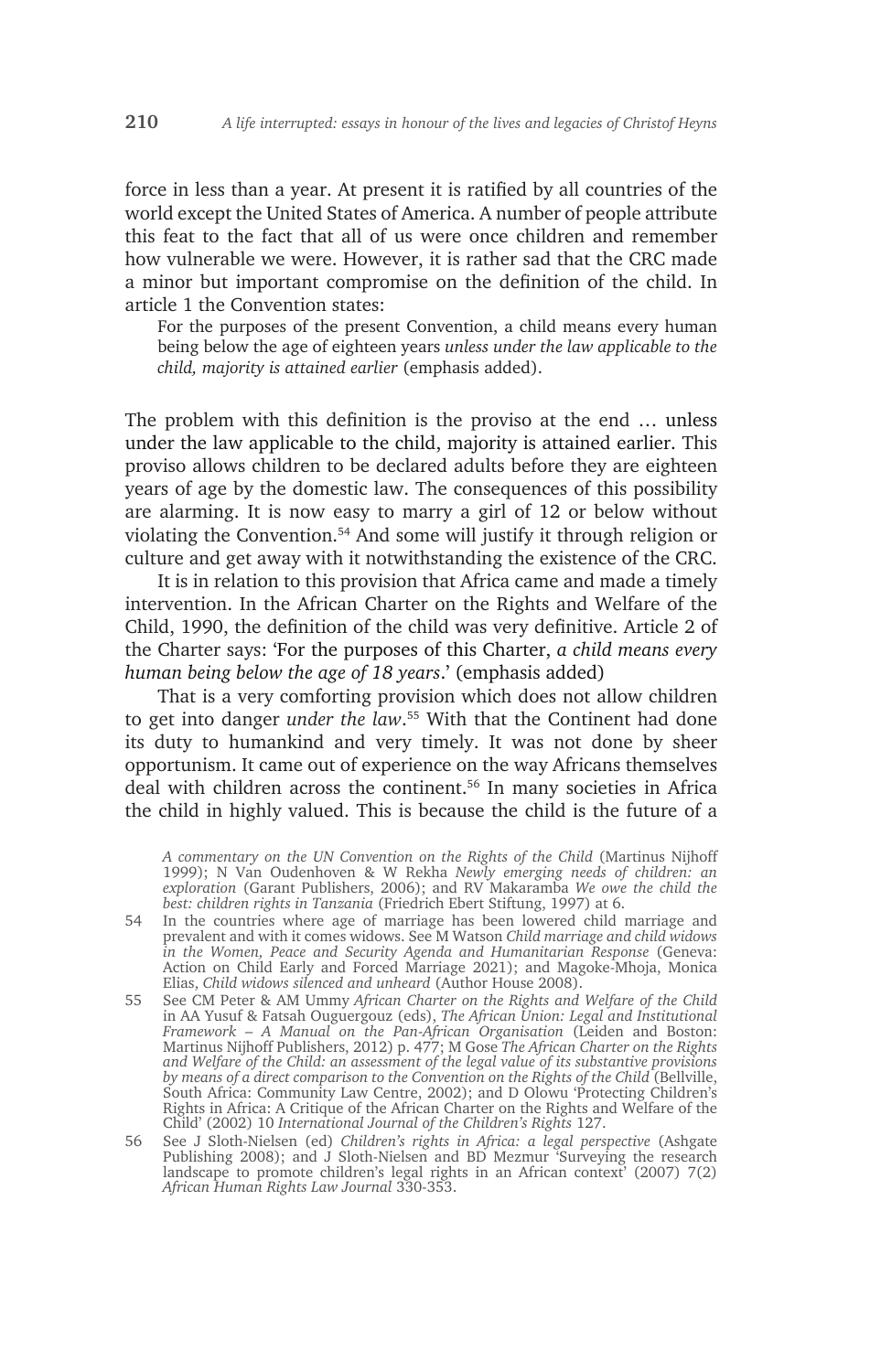family and the group and thus guarantees continuity. That is why in many African communities, children are deemed to belong to the whole community and can be disciplined by any member of the community for misbehaviour. Not having children in a family is taken as a calamity or disaster and the couple, apart from seeking medical advice will go into adoption or where the situation allows, adding a wife into the family.<sup>57</sup>

Therefore, with the adoption of the African Charter on the Rights and Welfare of the Child, 1990 the continent was hitting two birds with a single stone.58 That is correcting the shortcomings of the 1981 African Charter, which had largely ignored the African child, and correcting the 'slip of the pen' so to say in the CRC, which exposed the child to danger. This was a well-aimed single shot which is highly appreciated. There is no doubt that it is a major contribution to the development of international law from the continent.

# **The people and their rights**

The most significant contribution of Africa in international law is in the area of human rights. This may be said to arise out of violation of these rights in the continent for a very long time. It should be remembered that during the long period of colonisation the only aspect of 'development' which was left back in the metropole was human rights and freedoms. These two items were never exported to the underdeveloped world.

Torture and mistreatment of the 'Natives' was an everyday affair in order to ensure that the main needs of the colonial project, that is, labour, raw materials and markets were ensured without fail. Therefore, stories of harsh conditions of the local people are rampant in all phases of colonialism across the continent. Discussions about human rights came about in late 1950s when it became clear that colonialism was no longer viable as a vehicle for controlling Africa and other territories under the colonial yoke. The turning point was the speech made by

<sup>57</sup> Even to the extent of the culture allowing women to marry other women for purposes of procuring children for them. This has led to women to women marriages which have been recorded in a number of African countries as part of customary law. These include Botswana, Kenya and Tanzania. In the Mara Region in Tanzania for instance, the Kuria people practice same-sex marriage among the women. It is called *Nyumba ntobhu* or house without a man. In this arrangement an older woman 'marries' a younger women who is supposed to bear children for her (through a man of her choice) in order to maintain her lineage. The older woman pays bride price for the young bride. This form of relationship is becoming popular among the Kuria people. See AN Sikira 'Women to women marriages (*Nyumba Nthobhu*): violence among infertile women in Mara Region, Tanzania' Volume 12 *Tanzania Journal of Development Studies*, 2012. All these are efforts to have children and underlines their importance.

<sup>58</sup> On the evaluation of the effectiveness of the African Charter on the Rights and Welfare of the Child, 1990 see DM Chirwa 'The merits and demerits of the African Charter on the Rights and Welfare of the Child' (2002) 10 *International Journal of Children's Rights* 157.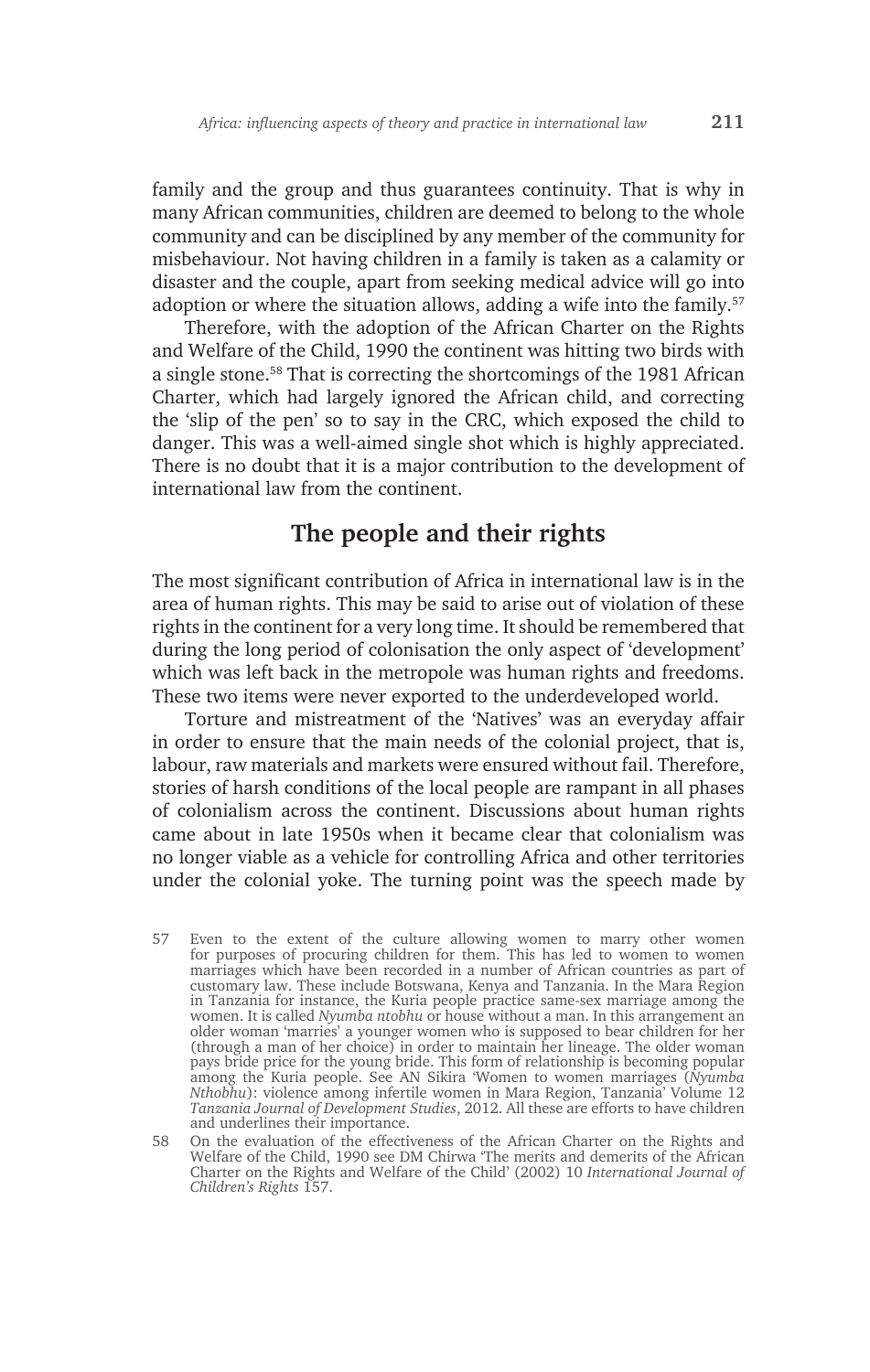the then British Prime Minister Harold Macmillan to the South African Parliament in Cape Town on 3 February 1960. In this historical speech, Macmillan underlined that a wind of change was blowing through this continent and change was inevitable due to the growth of national consciousness that was growing.<sup>59</sup> What followed was emphasis on the incorporation of Bills of Right in the constitutions of the colonies moving into independence.<sup>60</sup> Not so much out of newly found love for the 'Natives' but to protect what had been accumulated during the colonial period and the subjects of the Empire who would be remaining at the end of colonialism. However, the Bills of Rights also provided breathing space to the citizens in the newly independent states. At the same time, it has effects on how international law generally was being viewed due to these new developments.<sup>61</sup>

Having lived under colonial rule and some having been prison 'graduates' the majority of the first phase African leaders were extremely careful, nationalistic and focused to change the continent. However, they were wary of their existence in power. This explains the enactment of laws providing the leadership with extensive powers to detain individuals without good cause or the need to give reasons.<sup>62</sup> The climax of this new tendency was the rise of dictators in the continent violating fundamental rights and freedoms of their citizens at will and

- 59 See D Horowitz 'Attitudes of British conservatives towards decolonization in Africa' (1970) 69 *African Affairs* 15; C Young *The African colonial state in comparative perspective* (Yale University Press 1994) at 182; E Lawrence-Floyd *Losing an empire, losing a role?: the Commonwealth vision, British identity, and African decolonization, 1959–1963*, unpublished PhD Thesis University of Kansas, 2013; and H Nissimi 'Mau Mau and the decolonisation of Kenya' (2006) 8(3) *Journal of Military and Strategic Studies* 25.
- 60 In the negotiations for independence, mostly held at the Lancaster House, London, most of former British colonies accepted the incorporation of the Bill of Rights in their independence constitutions. A rare exception was Tanganyika which refused outright to incorporate a Bill of Rights in its Independence Constitution of 1961. See SJ Read 'Bills of Rights in the Third World – some Commonwealth experiences' (1973) 6 *Verfassung und Recht in Übersee* 21.
- 61 See K Ginther 'Re-defining international law from the point of view of decolonisation and development and african regionalism' (1982) 26 *Journal of African Law* 49; and TO Elias *New horizons in international law* (Sijthoff & Noordhoff 1979).
- 62 Over time these laws went by different names including Preservation of Public Security Act (Kenya); State Security (Detention of Persons) Decree, 1984 (Nigeria); Internal Security Act, 1982 and Public Safety Act, 1953 (South Africa); Preventive Detention Act, 1962 and Deportation Ordinance, 1921 and Expulsion of Undesirable Persons Ordinance, 1930 (Tanzania); Preservation of Public Security Act, 1960 (Zambia); Detention Order, 1978 (Swaziland) etc. But the overall aim was to deny rights and freedoms without being questioned. See CM Peter 'Tanzania' in A Harding & J Hatchard (eds) *Preventive detention and security law: a comparative survey*, (Martinus Nijhoff 1993) 247. Also relevant and informative is J Hatchard *Individual freedoms and state security in the African context: the case of Zimbabwe* (Baobab Books, Ohio University Press & James Currey 1993); R Martin *Personal freedom and the law in Tanzania: a study of socialist state administration* (OUP 1974); and T Lissu *Remaining in the shadows: Parliament and accountability in East Africa* (Konrad Adenauer Stiftung 2020) 210.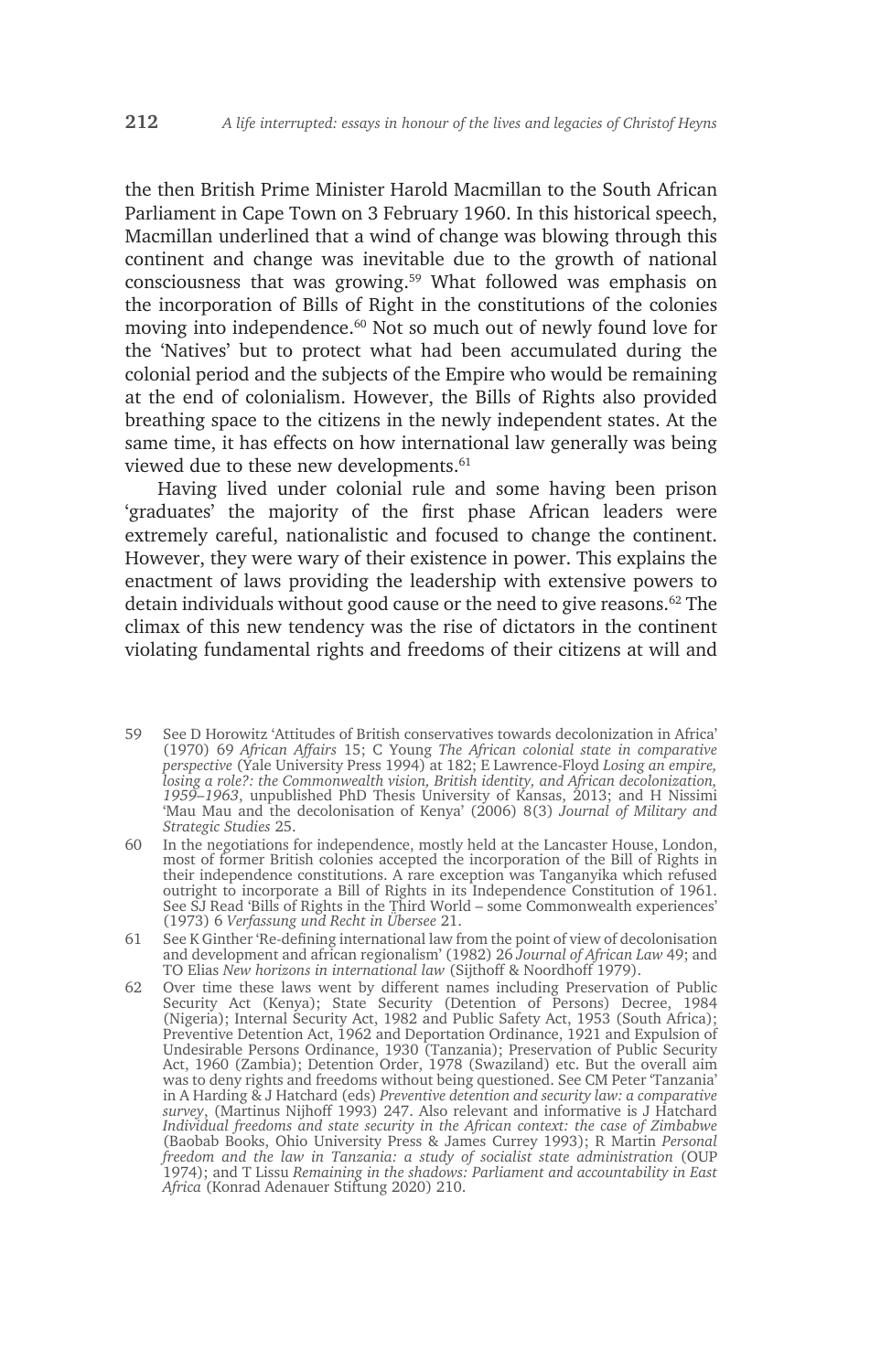without cause.<sup>63</sup> It is the rise of dictators that gave the continent the opportunity to come up with its own brand in human rights. Over and above individual rights associated with the western countries, Africa in formulation of its human rights charter brought up a more communal based rights. These were characterised as peoples', group, solidarity etc. rights.64 Although there is a tendency of underplaying this new development in international law, there is no doubt that this was a serious intervention by the continent spearheading a new approach to human rights.<sup>65</sup>

The African Charter was a major break-through in human rights circles.66 It completely changed the focus and shone the light beyond civil and political rights; and economic, social and cultural rights. Rights which could be enjoyed by individuals as part of the community became the new focus. These included the rights and freedoms of the people as a collective which were guaranteed freedom from domination by another people;<sup>67</sup> right to existence and the inalienable right to selfdetermination:<sup>68</sup> freedom from bonds of domination:<sup>69</sup> right to freely

- 63 The list of dictators is endless. The most notorious include Jean-Bédel Bokassa, of Central Africa; Idi Amin Dada Oumee of Uganda; Francisco Macías Nguema of Equatorial Guinea; and Yahya Abdul-Aziz Jemus Junkung Jammeh of the Gambia.
- 64 See T van Boven 'The relations between peoples' rights and human rights in the African Charter' (1986) 7 *Human Rights Law Journal* 183.
- 65 On peoples' rights see R Gittleman 'Peoples' rights: a legal analysis' (1982) 22 *Virginia Journal of International Law* 667; P Kunig et al, *Regional protection of human rights by international law: the emerging African system* (Baden-Baden: Nomos Verlagsgesellschaft, 1985); RN Kiwanuka 'The meaning of peoples' rights in the African Charter on Human and Peoples' Rights' (1988) 82 *American Journal of International Law* 80; J Crawford (ed) *The rights of peoples* (Oxford: Oxford University Press 1988); and F Reyntjens 'Peoples' rights' in the Banjul Charter: a short note on an elusive concept' in African Law Association (ed) *The African Charter on Human and Peoples' Rights, context, significance* (Marburg: ALA 1991) 225; and CM Peter *Human rights in Africa: a comparative study of the African Human and Peoples' Rights Charter and the new Tanzanian Bill of Rights* (New York/Westport, Connecticut and London: Greenwood Press Inc. 1990) 53.
- 66 See UO Umozurike 'The African Charter on Human and Peoples' Rights' (1983) 77 *American Journal of International Law* 911; K Mbaye 'Human Rights in Africa' in K Vasak & P Alston (eds) *The international dimension of human rights* (Paris: UNESCO 1982) 583; E Kannyo 'The Banjul Charter on Human and Peoples' Rights: Genesis and Political Background' in CE Welch & RI Meltzer (eds) *Human rights and development in Africa* (Albany: State University of New York Press 1984) 128; and KJ Partsch 'Recent developments in the field of peoples' rights' (1986) 7 *Human Rights Law Journal* 2. See also JB Marie 'Relations between peoples' rights and human rights: semantic and methodological distinctions' (1986) 7 *Human Rights Law Journal* 195; and P Kunig 'The role of 'Peoples' Rights' in the African Charter of Human and Peoples' Rights' in K Ginther & B Wolfgang (eds) *New perspectives and conceptions of international law: an afro-European Dialogue* (Wien and New York: Springer-Verlag 1983) 162.
- 67 Art 19.
- 68 Art 20(1). On this right see A Kiss 'The peoples' right to self-determination' (1986) 7 *Human Rights Law Journal* 165; and BSK Nyameke 'Changing perspectives on the right to self-determination in the wake of the Banjul Charter on Human and Peoples' Rights' (1985) 29 *Journal of African Law* 147. Also interesting is A Cassese 'The self-determination of peoples' in L Henkin (ed) *The International Bill of Rights*, (New York: Columbia University Press, 1981) 96.
- 69 Art 20(2).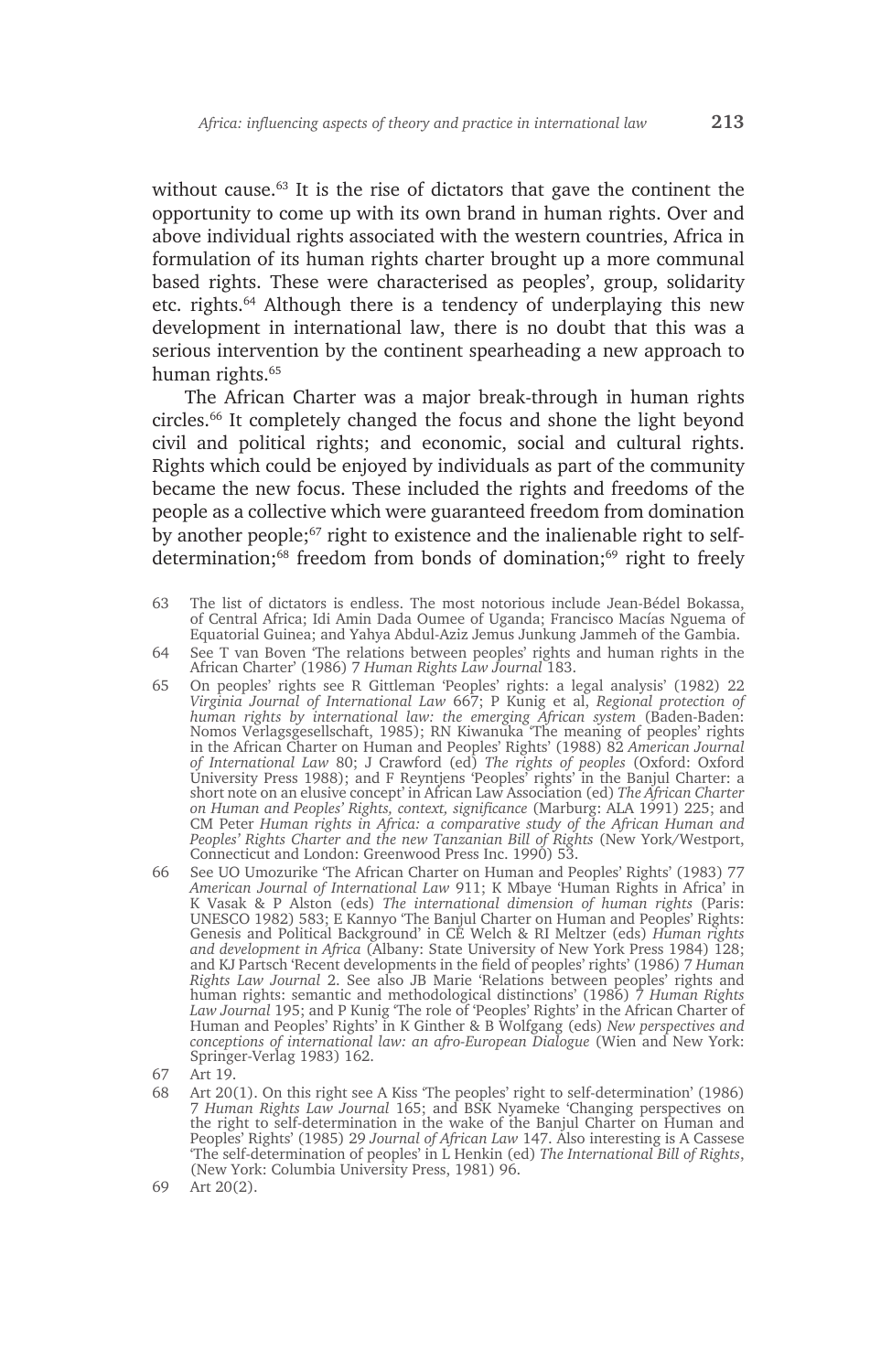dispose of their wealth and natural resources;<sup>70</sup> right to economic, social and cultural development;<sup>71</sup> right to national and international peace and security;72 right to generally satisfactory environment favourable to their development.73 This was a powerful statement of solidarity among Africans as a people.74

These rights have not been left idle. The decision to establish the Centre for Human Rights at the University of Pretoria in 1986, just five years after the adoption of the African Charter, in 1981, and while South Africa was still under the apartheid system was a strong statement and a timely one too. This Centre has become the rallying point for promotion of human rights in the continent. Students from across Africa are admitted into the human rights programmes of the Centre on a very competitive basis. The majority of them have become human rights ambassadors not only in the continent but elsewhere too. Some are working for the international institutions like the World Bank; some are Ministers in their countries; and some are top notch academics in their own right across the world. What is important is that they are spreading the human rights gospel. When the history of this Centre is eventually written, there is no doubt that the name of Christof Heyns will not only form a chapter but will be a cross-cutting theme in the whole book.

The Nelson Mandela World Human Rights Moot Court Competition, which was established by the Centre for Human Rights in 2009, in its own right is a major contribution to international law. Students and their professors from around 50 Universities in the world take part in this premiere competition which is multi-lingua and thus allowing as many Universities as possible to participate. Apart from introducing and cementing the interests of the youth in human rights and international law, the Moot Court has caught the attention of all major players in the field and particularly the UN, which hosts the finals in Geneva, Switzerland. It is gratifying to note that the Nelson Mandela World Human Rights Moot Court Competition has not allowed even the mighty COVID-19 pandemic to stand on its way. In the last two years (2020 and 2021) it has been held virtually and very successfully too. The future of public international law belongs to the youth of this world

<sup>70</sup> Art 21(1).

<sup>71</sup> Art 22(1). On this important right see M Bedjaoui 'The right to development and *jus cogens*' (1986) 2 *Lesotho Law Journal* 93; De V Mestdagh 'The right to development' (1981) 38 *Netherlands International Law Review* 30; and RY Rich 'The right to development as an emerging human right' (1983) 23 *Virginia Journal of International Law* 287.

<sup>72</sup> Art 23(1).

<sup>73</sup> Art 24.

<sup>74</sup> See OC Eze *Human rights in Africa: some selected problems* (Macmillan 1984); and M Nowak 'The African Charter on Human and Peoples' Rights: introduction and selected bibliography' (1986) 7 *Human Rights Law Journal* 2.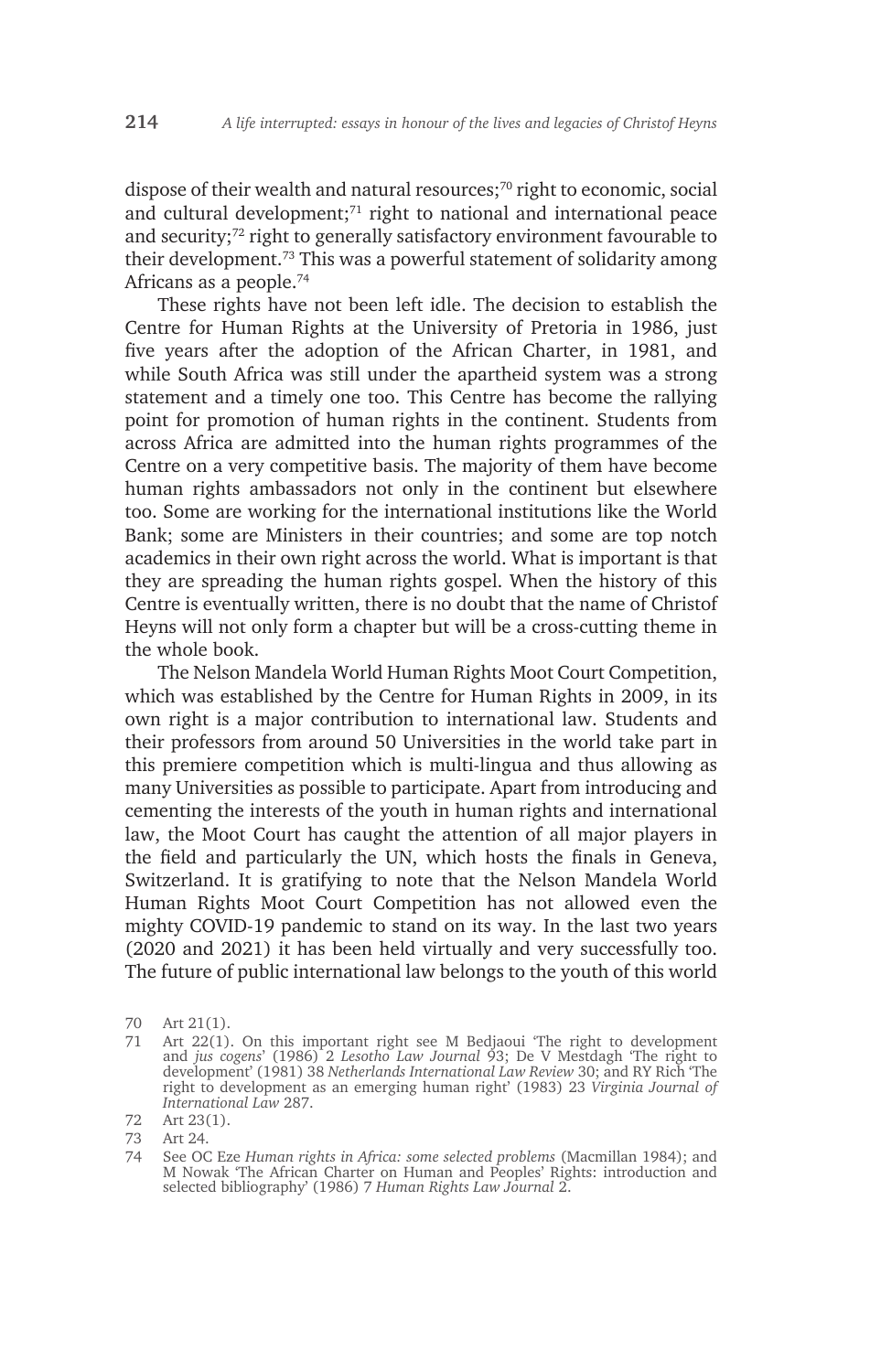and the Centre has managed to work with the youth globally and thus contributing to the promotion of the law of nations.

#### **Contribution of Africa to international law in context**

The contribution of Africa to international law can only be understood if examined in context. That is in terms of the period which these contributions were made and the types of political alliances that were taking place. It is obvious from the examination of the situation in 1950s onwards there were very close relationships among developing countries due to common experience of oppression and exploitation. These countries therefore organised themselves in groups with common interests and in so doing they were able to make an impact at the international level.

A good example is the Group of 77 (G-77) which was established by 77 developing countries in 1964 to enable them to collectively articulate issues affecting them as a group in various international forums and particularly at the UN and to promote co-operation among them. Among their success was the ability to sponsor a Special Session of the UN(S-VI) in May 1974 to discuss the New International Economic Order (NIEO).75 This meeting managed to come out with a Declaration and a Programme of Action for the New International Economic Order.<sup>76</sup>

The co-operation among these developing countries was not a theoretical matter. It was a commitment which had to be justified among their people so that they could voluntarily make a sacrifice in order to free others and for the common good. For instance, in order to successfully prepare a good UN Special Session, President Houari Boumediene of Algeria hosted a Non-Aligned meeting in Algiers in 1974.77 Also, when Tanzania was requested to host a major G-77 in

75 See B Gosovic & JG Ruggie 'The new international economic order: origin and evolution of the concept' (1976) 28(4) *International Social Science Journal* 639; W Gillian 'A new international economic order?' (1976) 16(2) *Virginia Journal of International Law: Symposium on the New International Economic Order* 323; JK Nyerere *Freedom and a new world economic order: a selection from speeches 1974-1999* (OUP 2011).

76 On the New International Economic Order and its Programme of Action of 1974 see M Bedjaoui *Towards a new international economic order* (Paris/New York and London: UNESCO and HM Holmes & Meier Publishers 1979) K Ginther 'The new international economic order, african regionalism and sub-regional attempts at economic liberation' in K Ginther & W Benedek (eds) *New perspectives and conceptions of international law: an Afro-European dialogue* (Springer-Verlag 1983) 59; and JF Rweyemamu *Third World options: power, security and the hope for another development* (Tanzania Publishing House 1992).

77 The Special Session of the UN General Assembly managed to adopt two Resolutions, Resolutions 3201 (S-VI) and 3202 (S-VI) of 1 May 1974 containing the Declaration and the Programme of Action on the Establishment of a New International Economic Order. See R Kesseiri 'Algeria's self-determination and third worldlist policy under President Houari Boumediene' a review of A Getachew *World making*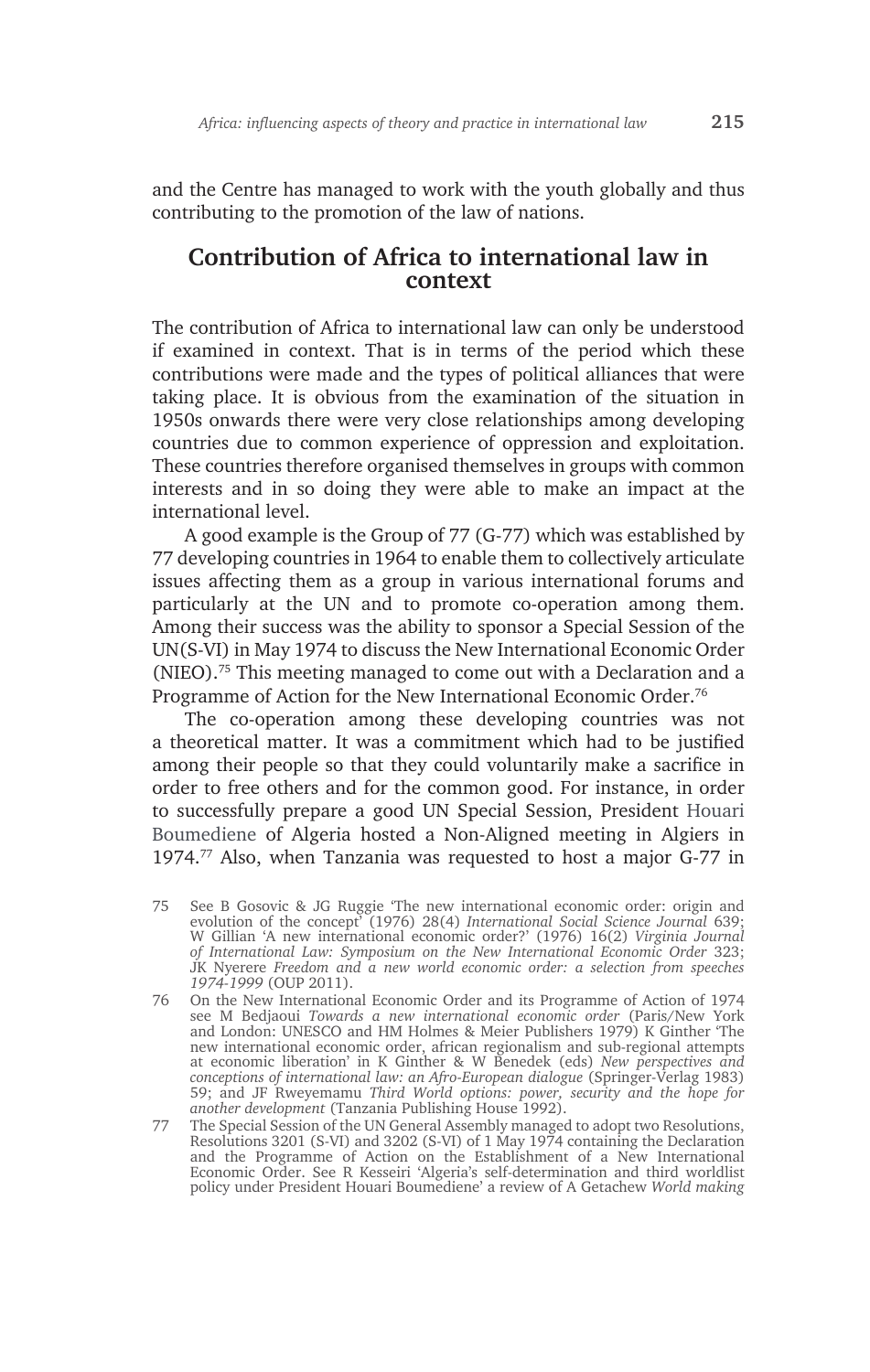1979 the government had to put up a brand new pre-fabricated hotel called Hotel Seventy Seven to host the delegates.<sup>78</sup>

Also, at times, there have been harder sacrifices to make. For instance, when the UN declared apartheid a crime against humanity, countries in southern Africa voluntarily put their countries and their resources at the disposal of freedom fighters. Botswana, Zambia and Tanzania were at the forefront of this undertaking.79 They provided land, travel documents and other facilities such as Radio Programmes to groups such as the African National Congress and Pan Africanist Congress of South Africa or South West African People's Organisation (SWAPO) of Namibia before independence.80 In the same vein falls huge projects such as Tanzania-Zambia Railway Authority (TAZARA) built to divert cargo to and from Zambia and other southern African states from apartheid South African ports.<sup>81</sup>

All these examples indicate that the contribution of Africa to international law has not been only theoretical but practical with both political and economic sacrifices fuelled by belief of doing what is good and right.

Co-operation among developing countries continued in many global initiatives and always ensured a common position and success. For instance, they worked closely during all the nine years of the 3rd UN Conference on the Law of the Sea (UNCLOS III) between 1973 and 1982 when eventually the UN Convention on the Law of the Sea was adopted. Therefore, all the various contributions made by the Continent

- 78 See JK Nyerere 'Unity for a new economic order' in JK Nyerere *Freedom and a new World Economic Order: a selection from speeches 1974-1999*, 55.
- 79 There was actually a loose coalition of countries in southern Africa established in 1960s to fight colonialism and apartheid in the region. They focused on South Africa, Rhodesia, Mozambique, Angola and Namibia. In 1970s it was recognised as a Committee of the Heads of State of the Organisation of African Unity (OAU). In later years it included Angola, Botswana, Lesotho, Mozambique, Tanzania, Zambia and Zimbabwe. It was wound up in 1994 following the election of Nelson Mandela as the President of South Africa. For many years the group was chaired by President Julius K Nyerere of Tanzania. See D Martin 'New role for frontline states' in *Southern Africa News Features* 30 June 1994; and S Chan *Robert Mugabe: a life of power and violence* (IB Tauris & Co 2003).
- 80 See C Horace 'The decolonisation process in Namibia' in ISR Msabaha & MS Timothy (eds) *Confrontation and liberation in Southern Africa: regional directions after the Nkomati Accord* (Westview Press and Gower 1987) at 33.
- 81 On the mammoth construction of the Tanzania Zambia Railway Authority see JK Nyerere 'TAZARA: From a caricature of a "Chinese" railway to "our" railway' in JK Nyerere *Freedom and liberation: a selection from Speeches 1974-1999* (Oxford University Press 2011) at 95; and Department of Policy Planning, Ministry of Foreign Affairs of the People's Republic of China *A monument to China-Africa friendship: first hand account of the building of the TAZARA* (World Affairs Press 2014).

*after empire: the rise and fall of self-determination* (Princeton University Press 2019) in *British International Studies Association* 30 September 2021. See also B Gosovic & JG Ruggie 'On the creation of a new international economic order: issue linkage and the Seventh Special Session of the UN General Assembly' (1976) 30(2) *International Organization* 309.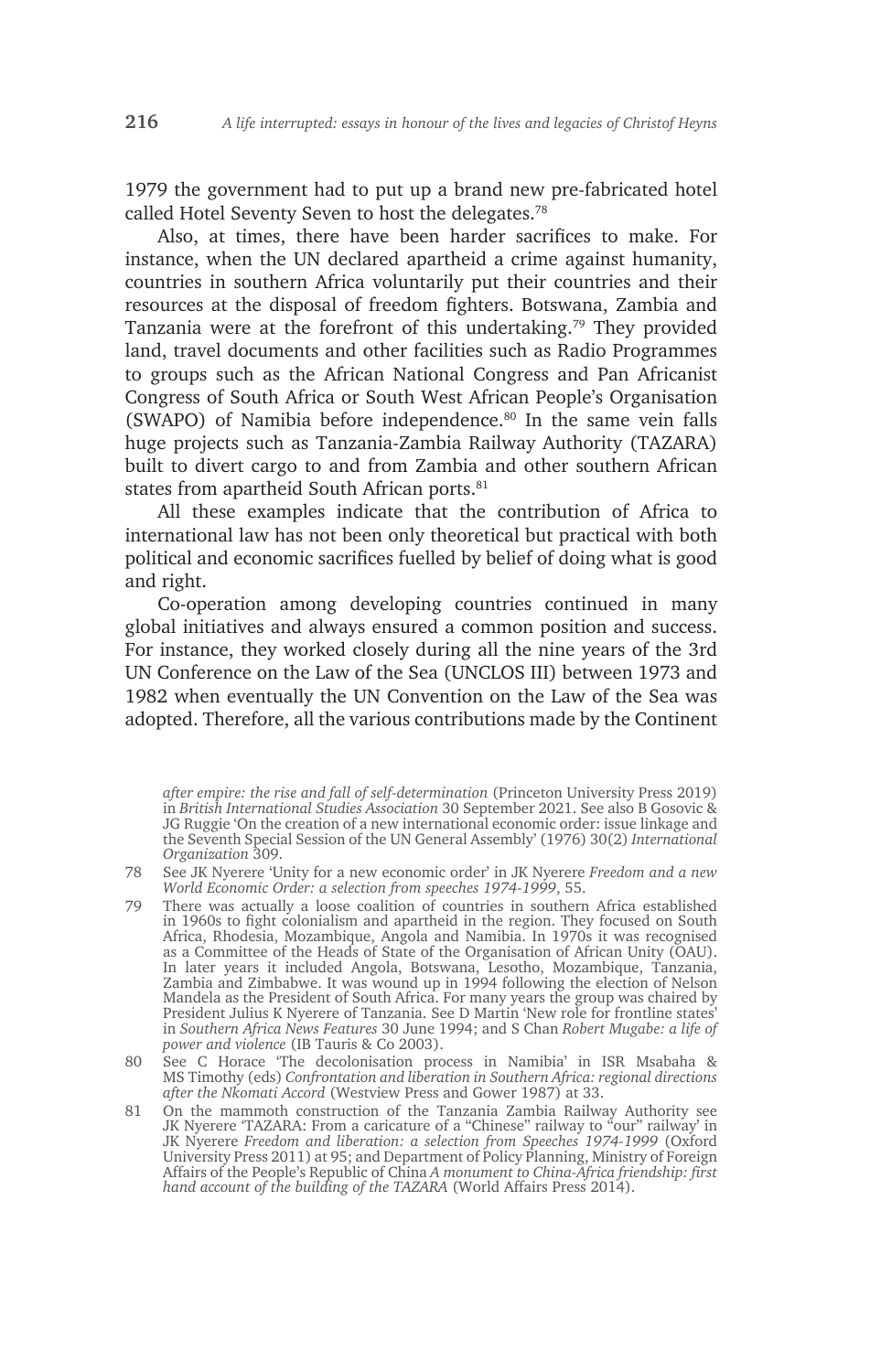are somehow associated with co-operation with other developing countries. This was at the global, regional and sub-regional levels.

Therefore, the contribution by Africa to international law should not be seen only in theory only but also in practical politics and joint position taken on various important issues of common interest not only to the continent but the developing world as a whole. All these initiatives were successful because there was a common problem namely, history of being ruled, oppressed and exploited by a global system. Also, those at the helm of these countries had practical experience and this cemented their commitment.

However, at the moment it is almost impossible to record anything positive coming from Africa and developing countries in general. Not that the old leadership did not pass the baton to the younger generation. Time has taken away the memory and the unity of purpose and thus Africa and developing world is no longer speaking as one. While developed countries of the West are no longer fighting 'World Wars' but rather strategically organising to continue controlling and dominating the world, we are drifting away from each other.

At international level, developing countries no longer work together. They are easily divided and some feel proud when praised by their counterparts from the developed world and thus failing to concentrate on their interests and priorities. In the UN, for instance, when it comes to occupation of positions in different commissions and committees, instead of organising themselves tactfully, they fight over the available slots  $82$ 

# **Lack of leadership, politicising issues and bad faith**

As it can be noted, much of the contribution by Africa to the international system was made in the early years of independence of most African countries. The leadership in Africa were inspired by what they had achieved and wanted to consolidate their independence and thus worked closely with other people from across the world with the same experience.<sup>83</sup>

Things have changed now. Africa is getting rulers without history and by persons with suspect legitimacy. It is not easy to link their agenda

<sup>82</sup> A good example is in the UN International Law Commission (ILC). In 2016 there were 8 slots allocated to Africa out of the 38 members forming the Commission. Notwithstanding the fact that the African Union at its Summit in February 2016 had met and endorsed the 8 candidates it would support, during the elections in November of the same year there were 16 candidates. That is not only chaos but lack of strategic planning as a continent and it will not get anyone anywhere. See https://legal.un.org/ilc/ (accessed 31 December 2021).

<sup>83</sup> The Charter of the Organisation of African Unity (OAU) is a good reflection of this world outlook. See JM Biswaro *Perspectives on Africa's integration and cooperation from OAU to AU: old wine in new bottle?* (Tanzania Publishing House 2006).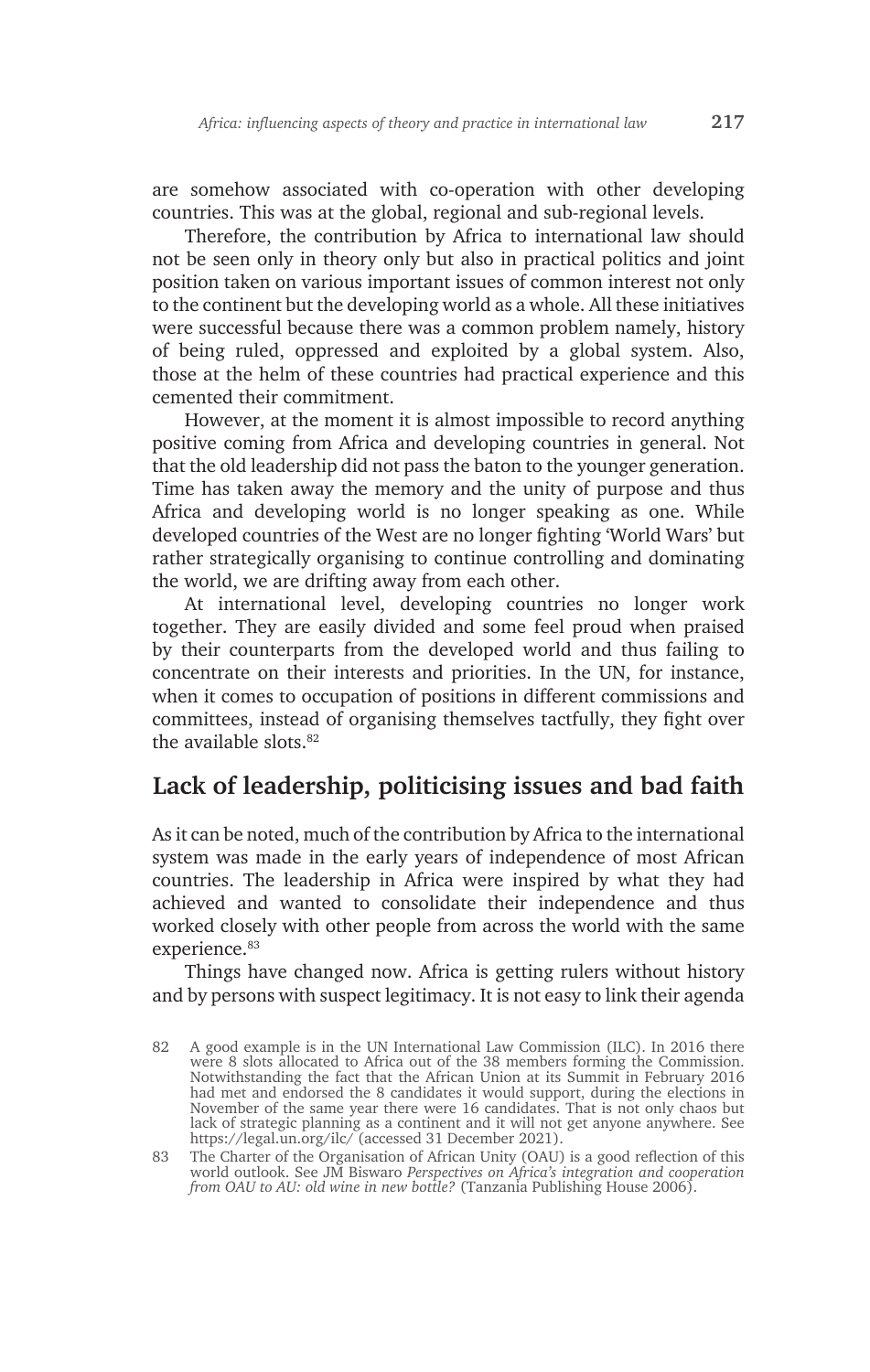and the people from whom they are highly alienated. It is therefore not surprising to realise that other than worrying about the problems and plight of their people they are busy looting their countries and hiding the loot in banks in Western countries and buying villas in France; Switzerland; Dubai; Singapore and elsewhere.

Therefore, when a regime falls in Africa, two things happen. One, those in power unanimously rally behind their fallen colleague. Two, what comes to light is embarrassing. Rulers who have been busy preaching to their people about the need to love their country, the need to tighten their belts etc. are found in weird situations. Walls of their bedrooms are found to be lined up with secret shelves holding hoard of banknotes. Not of their currency but Dollars, Euros, Pounds and many others. Pictures of the bedrooms of President Zine El Abidine Ben Ali of Tunisia,<sup>84</sup> Omar El-Bashir<sup>85</sup> where the Central Bank had to install a Dollar counting machine are still haunting us. As for Yahya Jammeh of the Gambia<sup>86</sup> money was not enough. As a compromise to force him to leave the Gambia, his colleagues in Economic Community of West African States (ECOWAS) had to allow him to leave with government limousines, bought with public funds. That is how low Africa has sunk and that is the typical picture of an African 'leader' who cares little for the welfare of his people and least of all, of their educational system. With this type of thuggery going on left, right and centre across the continent and with directionless rulers, how is Africa expected to produce Nobel level type of theories? Can Africa be expected to contribute to the development of international law?

Yet, in Germany, we witness the out-going Chancellor Angela Merkel having lived in the same apartment she used to live before being elected 16 years ago. She has been doing her own shopping and doing all her household work with her husband and without any house servants. She does not own a villa, a swimming pool or a garden. $87$ Yet she was at the forefront giving aid and assistance to developing countries – aid which at times never reached the common person on the streets or villages. That comparison speaks volumes. It is therefore

<sup>84</sup> See J Elvers-Guyot, N Naumann 'Zine El Abidine Ben Ali: The Robber Baron of Tunisia' Bonn: DW 19 September 2019.

<sup>85</sup> The Sudanese strongman Field Marshal Omar Hassan Ahmad al-Bashir who ruled Sudan between 1989 and 2019 when he was overthrown due to public protests in the whole country is still under custody and there are requests to surrender him to the International Criminal Court (ICC) in the Hague. His fate is still being considered by the current rulers. See T Achraf 'Sudan: why the ICC is at a crossroads with *Omar al-Bashir*' case' *The Africa Report*, 2 July 2021.

<sup>86</sup> M Soumaré 'Gambia: will former President Yahya Jammeh (ever) go on trial?' *The Africa Report*, 9 June 2021.

<sup>87</sup> On Chancellor Angela Merkel see A Crawford & T Czuczka *Angela Merkel: a Chancellorship forged in crisis* (John Wiley & Sons & Bloomberg Press 2013); and M Qvortrup *Angela Merkel: Europe's most influential leader* (Duckworth Overlook 2017).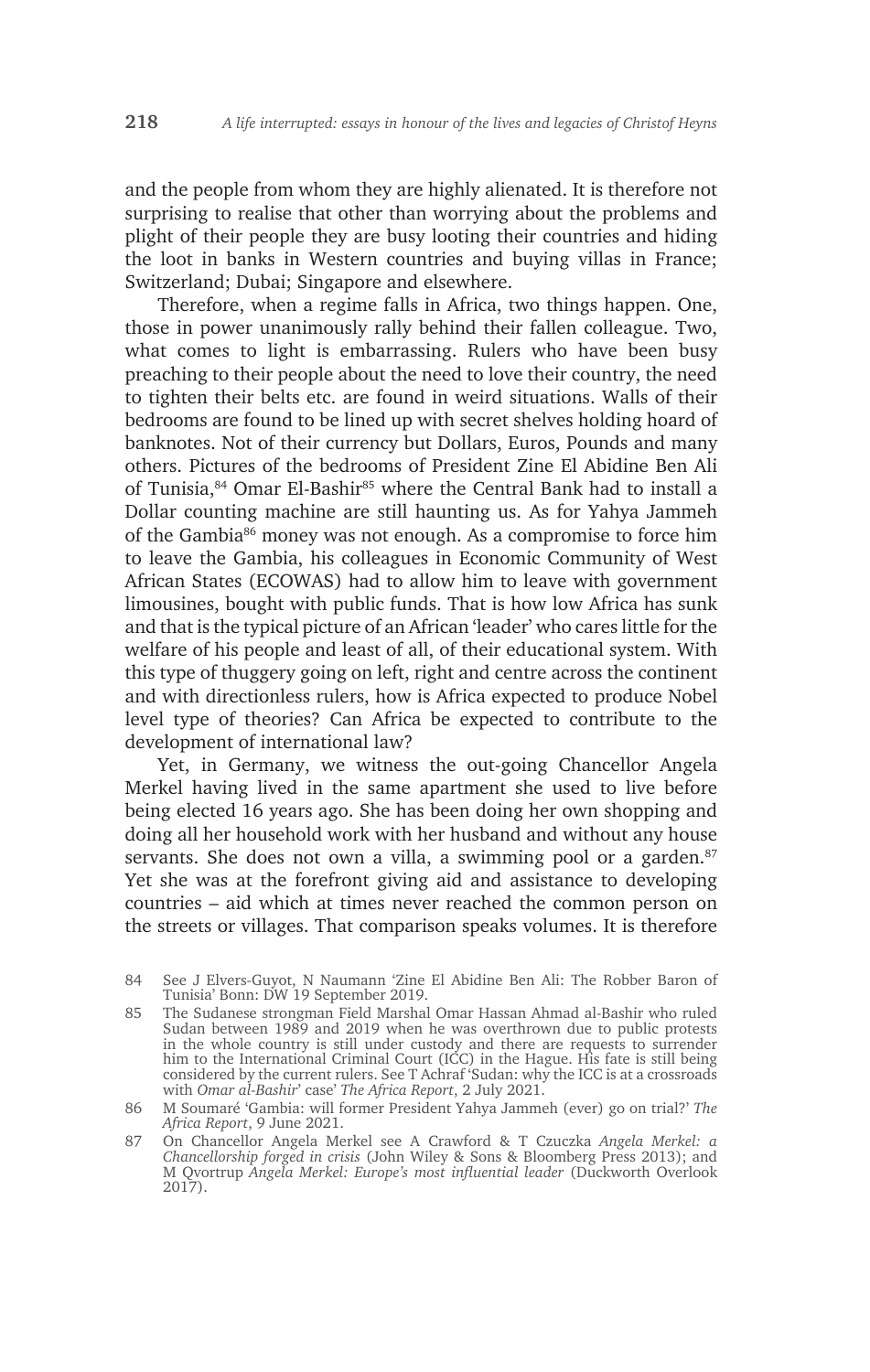not surprising that on 1 February 2021, the 80 million Germans she led with competence, skill, dedication and sincerity for years stood outside their balconies and gave her a six-minute long national applause. Very close to that would be President Julius Kambarage Nyerere of Tanzania, who at his voluntary retirement in 1985 did not have a single vehicle registered in his name and did not even have a pension. The newly enacted Parliament of the United Republic of Tanzania had to meet urgently to enact a new law to provide him with a pension.<sup>88</sup>

Now, Africa has a new type of ruler who will grab anything on sight while their people have no running water or medical care and children are dying of malnutrition. The above picture of the African ruler does not promise much to the international community. It will take time until the glory of 1960s and 1970s can revisit the continent again and in the process contribute to the development of international law.

The image of the African rulers has not been helped by their attempt to leave the International Criminal Court (ICC) in favour of their own international criminal system through the Malabo Protocol of 2014.89 It has just reinforced their alienation from their people and fear of transparency and accountability. Therefore, the future is not bright at all.

## **Futility of using the international legal system**

If Africans have to make a difference at the international level, they have to do it in conjunction with people from the developing world. Cooperation or collaboration with developed world using the existing institutions is proving elusive and without genuine desire to move forward. Experience indicate clearly that the rules of the game are not fair and do not provide equal and level playing ground. This is discernible in all institutions and organs of most global institutions. For instance, at the International Law Commission (ILC) where the rules of international law are crafted by 34 of the best legal minds in the world, it is very difficult for any member from an African country to make it as a Rapporteur whatever the subject he or she wants to take up. $90$ Also, any topic addressing Africa or the developing world is shot even

<sup>88</sup> See the Specific State Leaders Retirement Benefits Act, 1986 (Act 2 of 1986). This Act covers former President; former Vice President; and former Prime Minister.

<sup>89</sup> African states through the African Union declared their desire to establish their own mechanism to address serious crimes through the Protocol on Amendments to the Protocol on the Statute of the African Court of Justice and Human Rights, 2014, adopted at Malabo, Equatorial Guinea. This mechanism would have assisted to depart from the Rome Statute, 1998 establishing the International Criminal Court (ICC). Surprisingly, to date this Protocol has 15 signatures and no ratification. That is not a sign of seriousness.

<sup>90</sup> You are brought down through legal technicalities. It is veiled and an undeclared ideological war.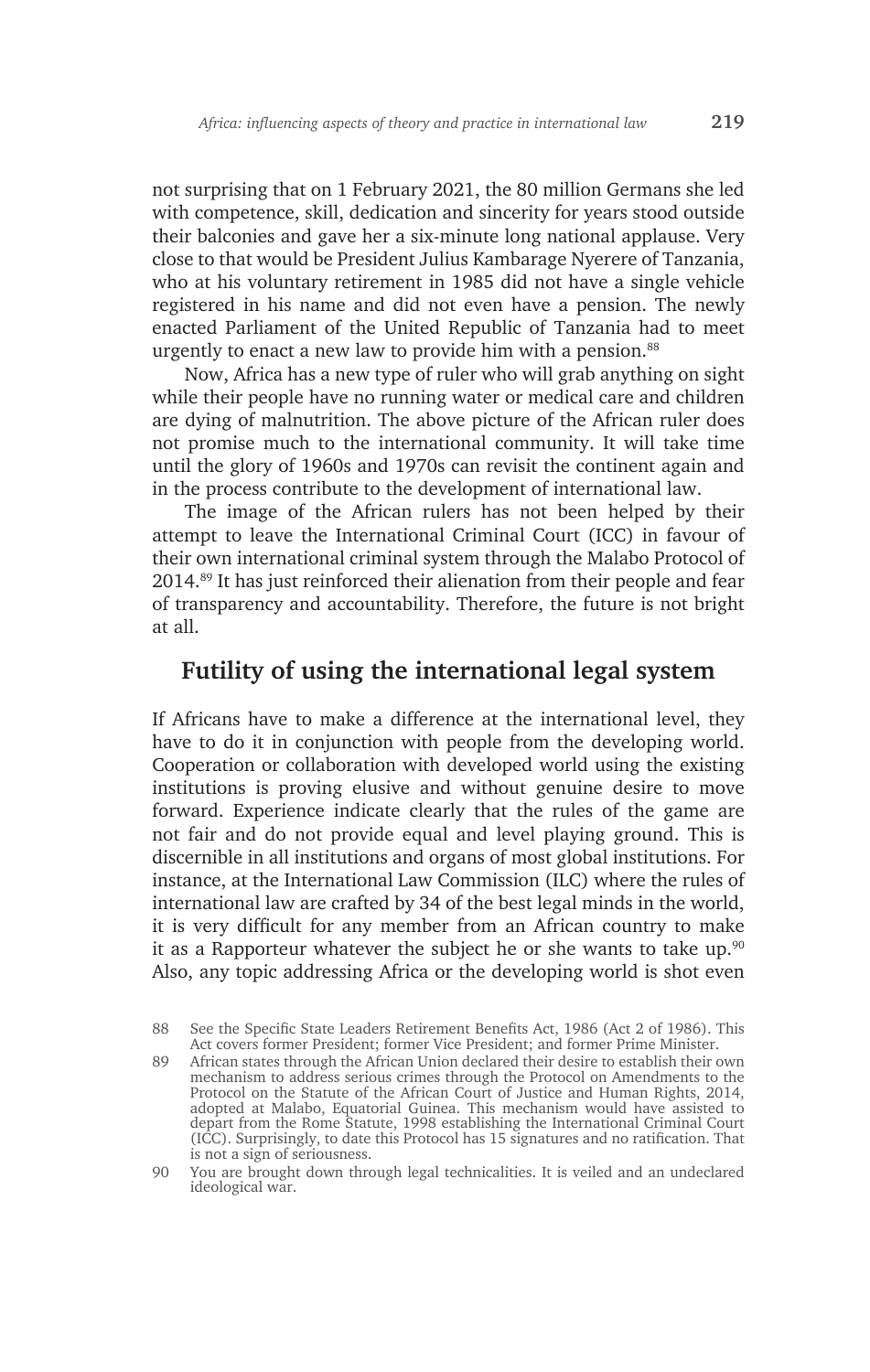before landing on the plenary meetings of the Commission for debate.<sup>91</sup> Sophisticated objections will be raised and supported just to allow an adjournment and discourage those involved.

African members of the Commission, who come up with viable topics and are appointed Rapporteurs are constantly confronted by discouraging comments from the members from the Western countries. The same trend is discernible in the United Nations' Sixth Committee to which the ILC reports go. To date, very few Africans have managed to be appointed Rapporteurs.<sup>92</sup> The same could be said for topics which are viewed as sympathetic with the interests of the developing countries. They are discouraged right from the beginning. Salvation lies in joining hands with some of the members from the developed world which does not advance the agenda of African or developing countries. Though one cannot say with certainty, but one cannot avoid reading some form of discrimination in what is happening.<sup>93</sup> But more importantly, this is one avenue closed for Africa and Africans to contribute to the development of international law.

Therefore, Africa and Africans are strongly advised to work closely and with determination with the rest of the developing countries to come up with rules of international law which affect a larger section of the globe and not the few powerful states. In academic circles, training institutions and particularly high education ones should popularise the teaching of the different branches of international law. It is in these institutions that we expect experts in the Ministries of Foreign Affairs to go and speak for the continent at global level.<sup>94</sup> In order to be effective, the people in government should work closely with the academia in order to be able to mix theory and practice. If this is done, we might be able to relive the 1960 and 1970s again.

- 92 Between 1949 and 2016 only 7 out of 61 rapporteurs have been from Africa. These are: Mohammed Bedjaoui (Algeria); Mohammed Bennouna (Morocco); Christopher John Robert Dugard (South Africa); Abdullah El-Erian (Egypt); Maurice Kamto (Cameroon); Doudou Thiam (Senegal); and Dire D Tladi (South Africa).
- 93 Racism was more openly exhibited at the World Economic Forum in Davos where five young women went there to canvas for climate change. To their surprise, a photo taken for promotion taken by *Associated Press*, without good cause cropped her out Ms Vanessa Nakate from Uganda who describes herself as 'a fighter for the people and the planet.' It is only after her protest that the original picture in which she is in was restored. See Kenya Evelyn, 'Outrage at whites-only image as Ugandan climate activist cropped from photo,' *The Guardian* (UK), 25 January 2020; and Dahir, A Latif, 'Erased from a Davos photo, a Ugandan climate activist is back in the picture,' *The New York Times*, 7 May 2021.
- 94 As it has been correctly noted, you cannot survive alone in the world today. See AK Nyuon, JM Biswaro & SS Wassara (eds) *Revamping African foreign policies in the 21st century: ingredients, tools and dynamics* (Africa World Books 2006).

<sup>91</sup> See for instance the topic of Universal Criminal Jurisdiction being proposed by Professor Charles Chernor Jalloh of Sierra Leone is finding it hard to be adopted properly in the work of the International Law Commission.